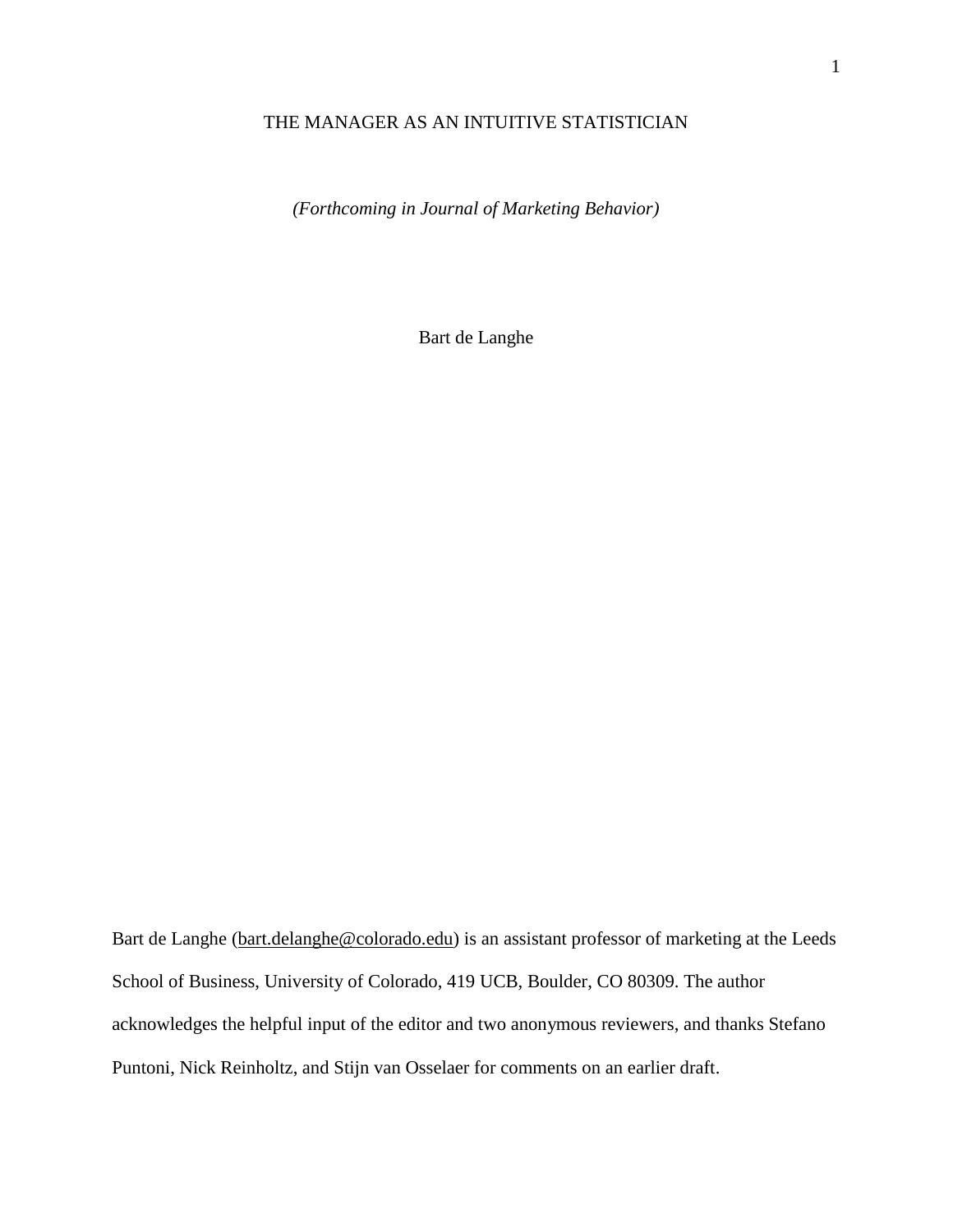Abstract (max. 150 words; now 118)

Business decisions are increasingly based on data and statistical analyses. Managerial intuition plays an important role at various stages of the analytics process. It is thus important to understand how managers intuitively think about data and statistics. This article reviews a wide range of empirical results from almost a century of research on intuitive statistics. The results support four key insights: (1) Variance is not intuitive, (2) Perfect correlation is the intuitive reference point, (3) People conflate correlation with slope; and (4) Nonlinear functions and interaction effects are not intuitive. These insights have implications for the development, implementation, and evaluation of statistical models in marketing and beyond. I provide several such examples and offer suggestions for future research.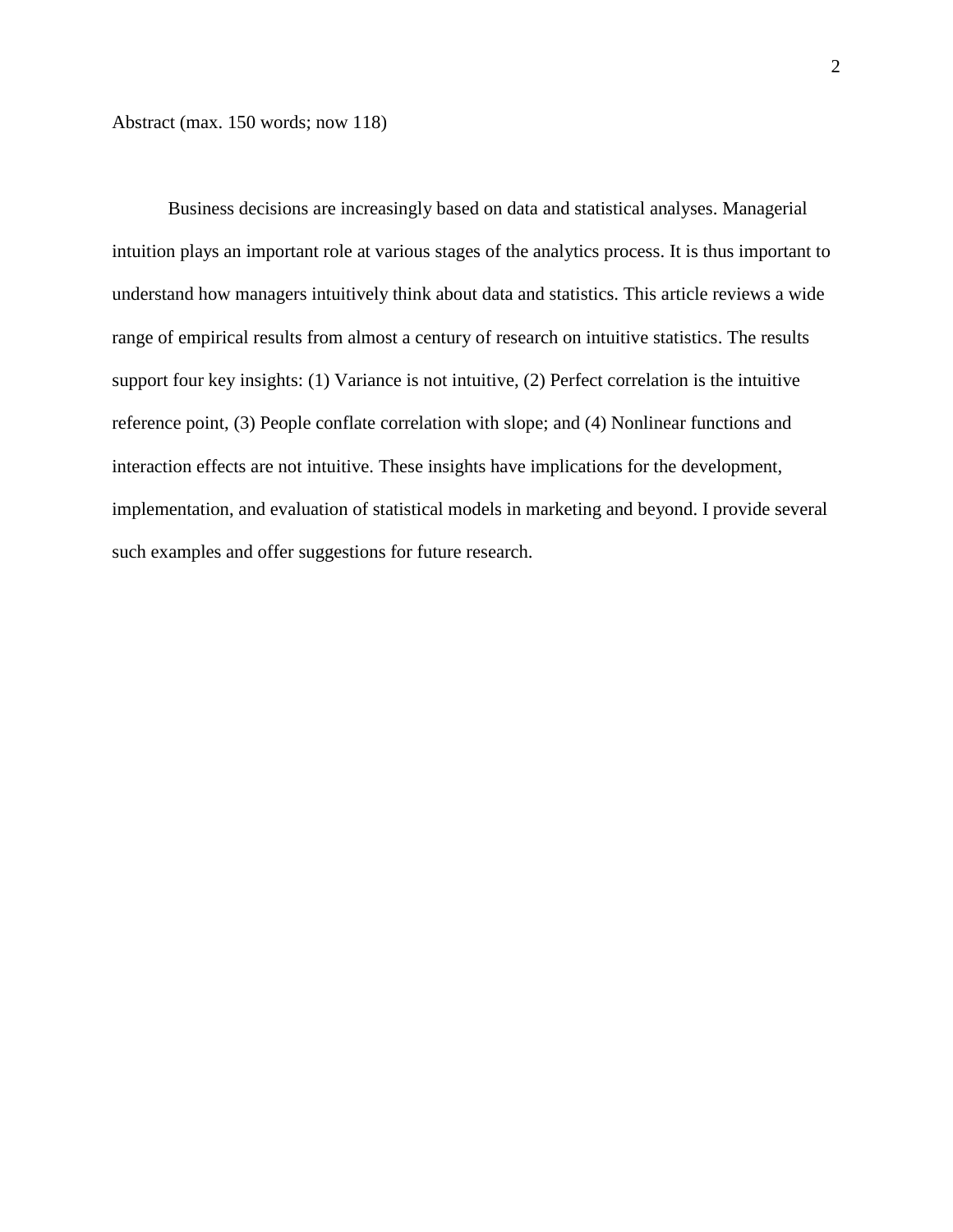The ability to make accurate inferences from customer and market data is an increasingly important driver of firm performance (Brynjolfsson, Hitt, and Kim 2011; Germann, Lilien, and Rangaswamy 2013). Statistical models can help managers predict customer lifetime value based on transaction data (Gupta et al. 2006), understand how sales vary as a function of advertising expenditures (Assmus, Farley, and Lehmann 1984), or forecast the adoption of new products (Mahajan, Muller, and Bass 1990).

Managerial intuition plays an important role at various stages of the analytics process. For instance, variable selection and model specification depend on managerial intuitions about empirical relationships in the marketplace (Einhorn and Hogarth 1982), forecasting accuracy can be improved by averaging model-based forecasts with managerial judgment (Blattberg and Hoch 1990), and good models may fail to improve firm performance if managers reject them (Dietvorst, Simmons, and Massey 2015). A profound understanding of managers' statistical intuitions is thus necessary for marketing analytics initiatives to reach their full potential (Bijmolt et al. 2010).

Half a century ago, Peterson and Beach (1967) summarized three decades of research on human statistical reasoning in an influential article titled "Man as an Intuitive Statistician." The research stream on intuitive statistics is now much more mature and novel insights have emerged. My goal in writing this article is *not* to provide a comprehensive review of all research on intuitive statistical reasoning that was published since then. I will omit, for instance, the large and influential literature on cognitive heuristics (e.g., availability, representativeness, take-thebest, recognition) and the ongoing debate regarding whether these heuristics yield statistical inferences that are inappropriate and normatively irrational versus adaptive and ecologically rational (Gigerenzer and Gaissmaier 2011; Kahneman 2003). Many of these heuristics have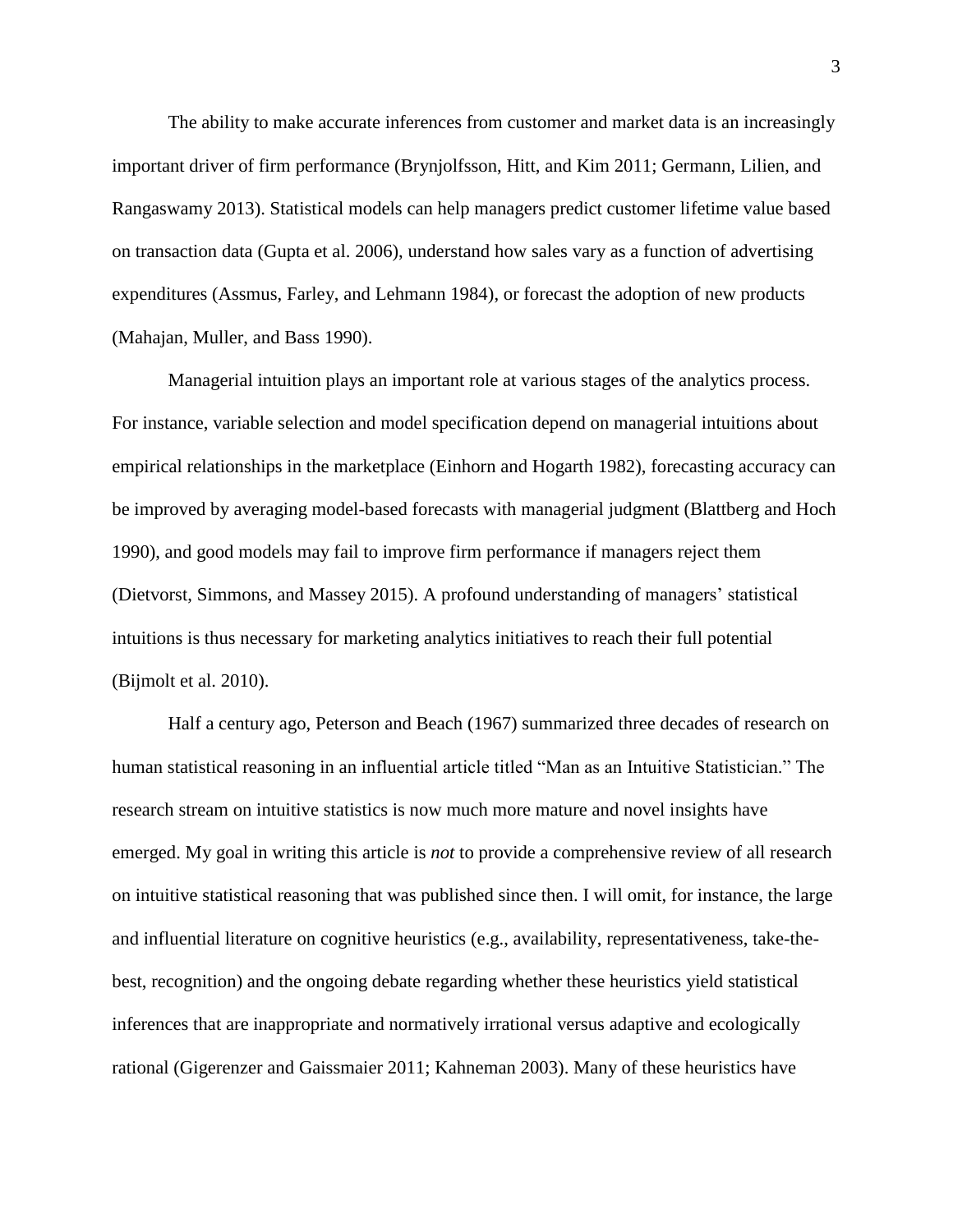received a lot of attention in the academic and popular press. Instead, my goal is to identify a select number of insights that have garnered relatively less attention, although they are wellsupported empirically and relevant for understanding managerial decisions in today's data-driven world. Specifically, I'll review research that supports four major ideas: (1) Variance is not intuitive, (2) Perfect correlation is the intuitive reference point, (3) People conflate correlation with slope; and (4) Nonlinear functions and interaction effects are not intuitive.

#### I. VARIANCE IS NOT INTUITIVE

#### Absolute versus Squared Deviations

 $\overline{a}$ 

Several statistical techniques commonly used in marketing analytics involve squared deviations. For instance, the parameters of a linear regression model are typically estimated by minimizing the sum of squared errors of prediction and *k*-means clustering determines the location of centroids by minimizing their squared (Euclidean) distances from observations. From a statistical point of view, there are various reasons to use squared instead of absolute deviations (Judd, McClelland, and Ryan 2009). Minimizing squared deviations yields an estimate of the mean while minimizing absolute deviations yields an estimate of the median.<sup>1</sup> When variables are normally distributed, the sampling distribution for the mean has a lower variance than the sampling distribution for the median and thus fewer observations are required to precisely estimate the mean than the median. Moreover, squared deviations have mathematical properties

<sup>&</sup>lt;sup>1</sup> Consider for instance that the numbers 1, 3, 5, 9, and 14 have a mean of 6.4 and a median of 5. The sum of squared deviations from the mean is lower than the sum of squared deviations from the median  $(107.2 < 117)$ , but the sum of absolute deviations from the mean is higher than the sum of absolute deviations from the median  $(20.4 \times 19)$ . See Judd et al. (2009) for a formal proof.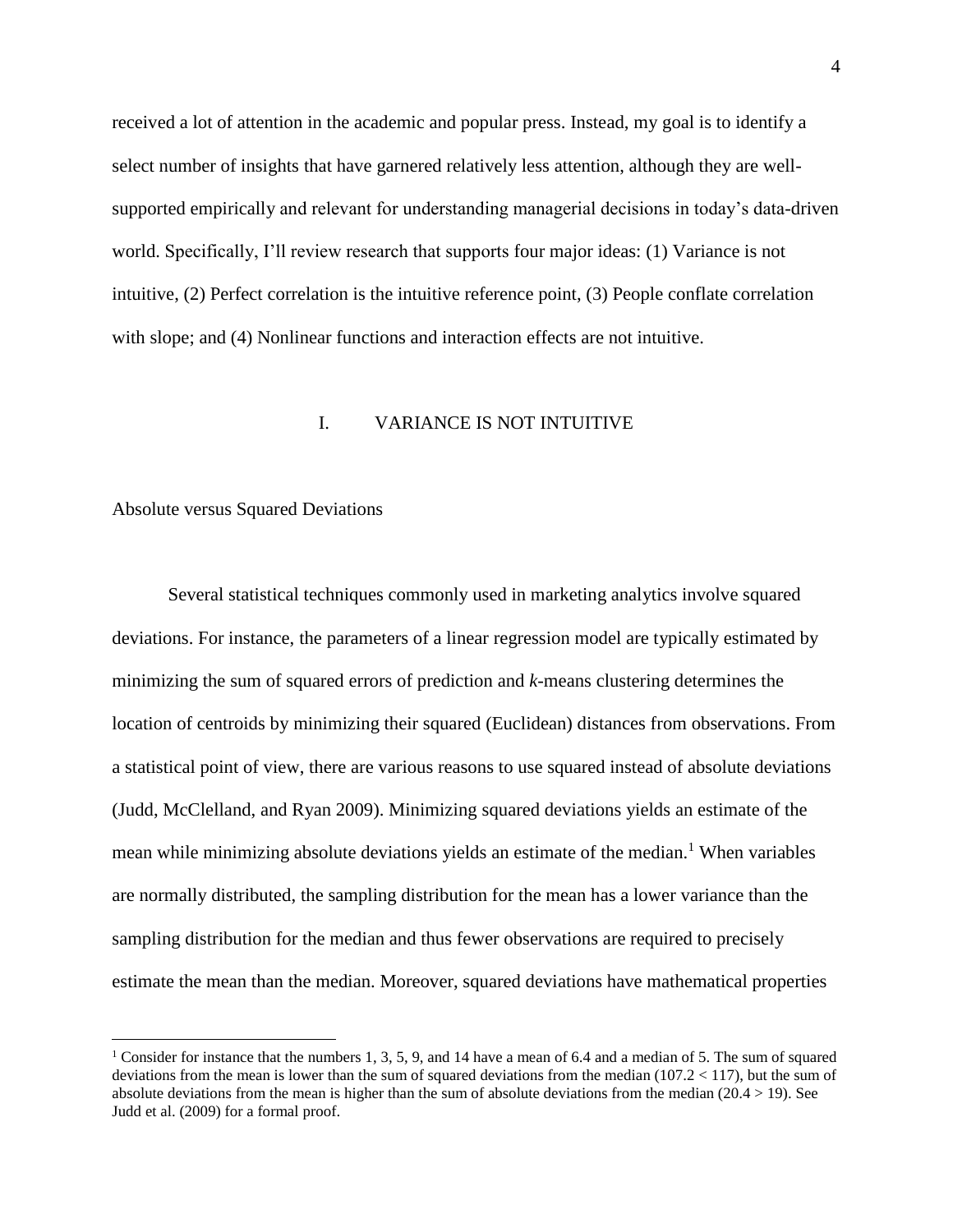that are simply more convenient in mathematical proofs. However, studies using a number of different paradigms suggest that people find absolute deviations more natural than squared deviations.

*Judgments of Variability.* In one paradigm, participants directly judge the variance of a series of numbers. Beach and Scopp (1968) presented participants with samples of numbers from two different populations and asked them to judge which population had the larger variance. The use of squared deviations in statistics implies that large deviations are weighted more than small deviations. However, people weighted small deviations slightly more than large deviations when they intuitively compared variances. Goldstein and Taleb (2007) asked Ivy League graduate students preparing for a career in financial engineering and professional portfolio managers to estimate the standard deviation of returns for a stock. Although the standard deviation is a common measure of risk in finance, the modal response corresponded to the mean absolute deviation. Thus, financially- and mathematically-savvy decision makers that deal with variance on a daily basis are inclined to use absolute instead of squared errors.

*Judgments of Correlations.* In another paradigm, participants estimate correlations for bivariate datasets. If people are sensitive to absolute errors, outliers should affect subjective estimates less than objective correlations. This is because outliers have large squared errors which affect objective correlations disproportionally. Erlick and Mills (1967) presented participants with bivariate data in scatterplots. They manipulated whether a scatterplot featured a few large deviations from the theoretical regression line (i.e., outliers) versus many small deviations. This manipulation held constant the sum of squared deviations (and thus the Pearson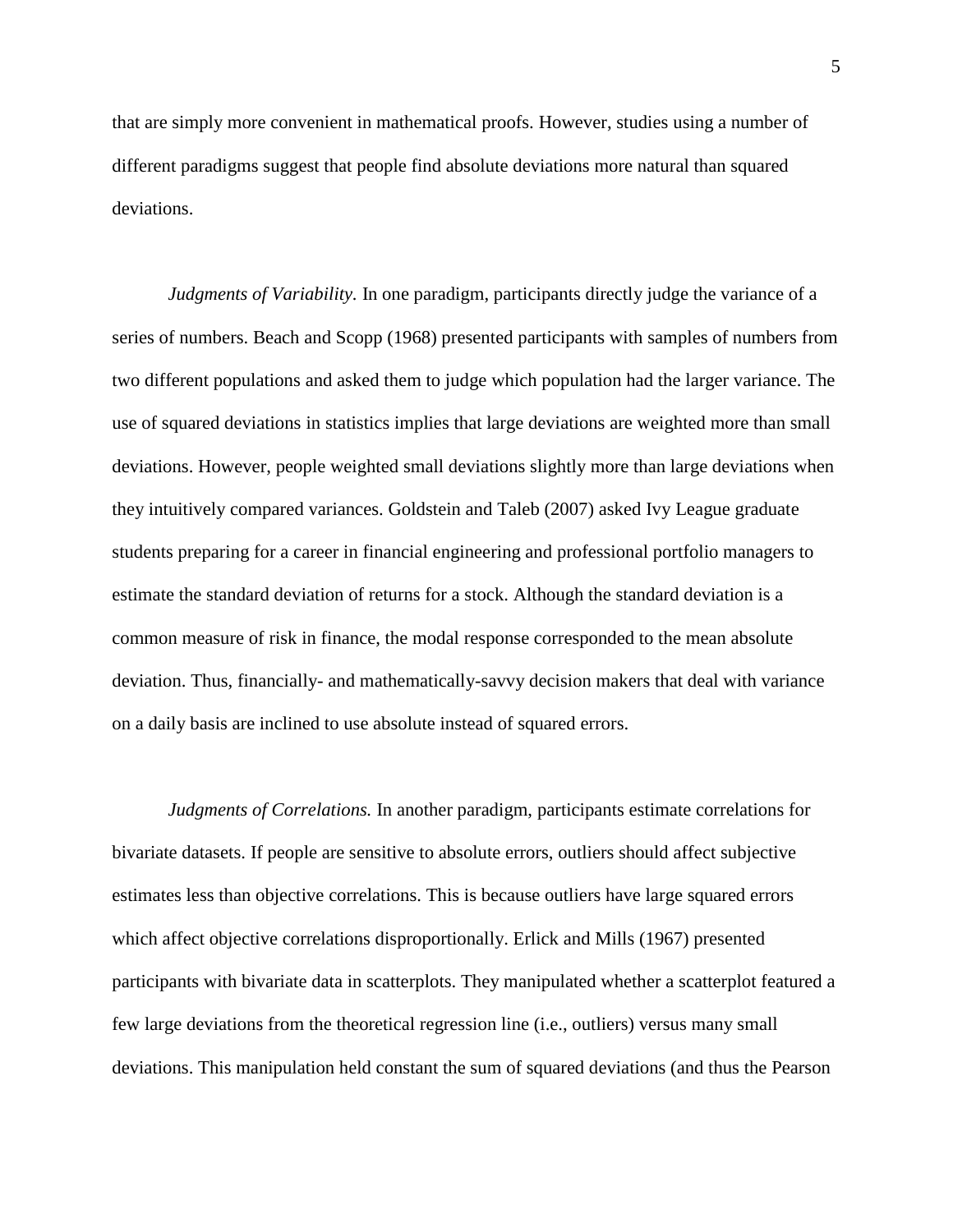correlation), but the mean absolute deviation was smaller for scatterplots with few large deviations than for scatterplots with many small deviations. Participants thought the relationship depicted in the graphs was stronger when deviations were few and large than when deviations were many and small. Thus, correlation estimates correspond more closely to absolute deviations than to squared deviations. Several other studies support this finding (Bobko and Karren 1979; Meyer, Taieb, and Flasher 1997).

*Point Predictions.* In a final paradigm, participants make predictions with the goal of minimizing a given loss function. Peterson and Miller (1964) asked participants to predict the driving speeds in miles per hour for 400 hypothetical cars passing a stop sign. Participants received feedback about the actual driving speed after each prediction. The driving speeds were randomly sampled from a J-shaped distribution and prediction errors were penalized according to three different schedules. The cost for making a prediction error was (1) \$2 for each error, irrespective of the magnitude of the error, (2) 20 cents times the absolute amount of prediction error in miles per hour, or (3) one cent times the square of the prediction error. The optimal prediction strategy under the first schedule was thus to predict the mode of the distribution, under the second schedule to predict the median, and under the third schedule to predict the mean. Although participants were able to minimize costs when the optimal prediction was the mode or the median, they were unable to minimize costs when the optimal prediction was the mean. Instead of minimizing squared errors and making predictions close to the mean, participants minimized absolute errors and made predictions close to the median. Evidently, it is more intuitive for people to minimize loss functions based on the count of errors or absolute errors than it is to minimize a loss function based on squared errors. Also when the distribution is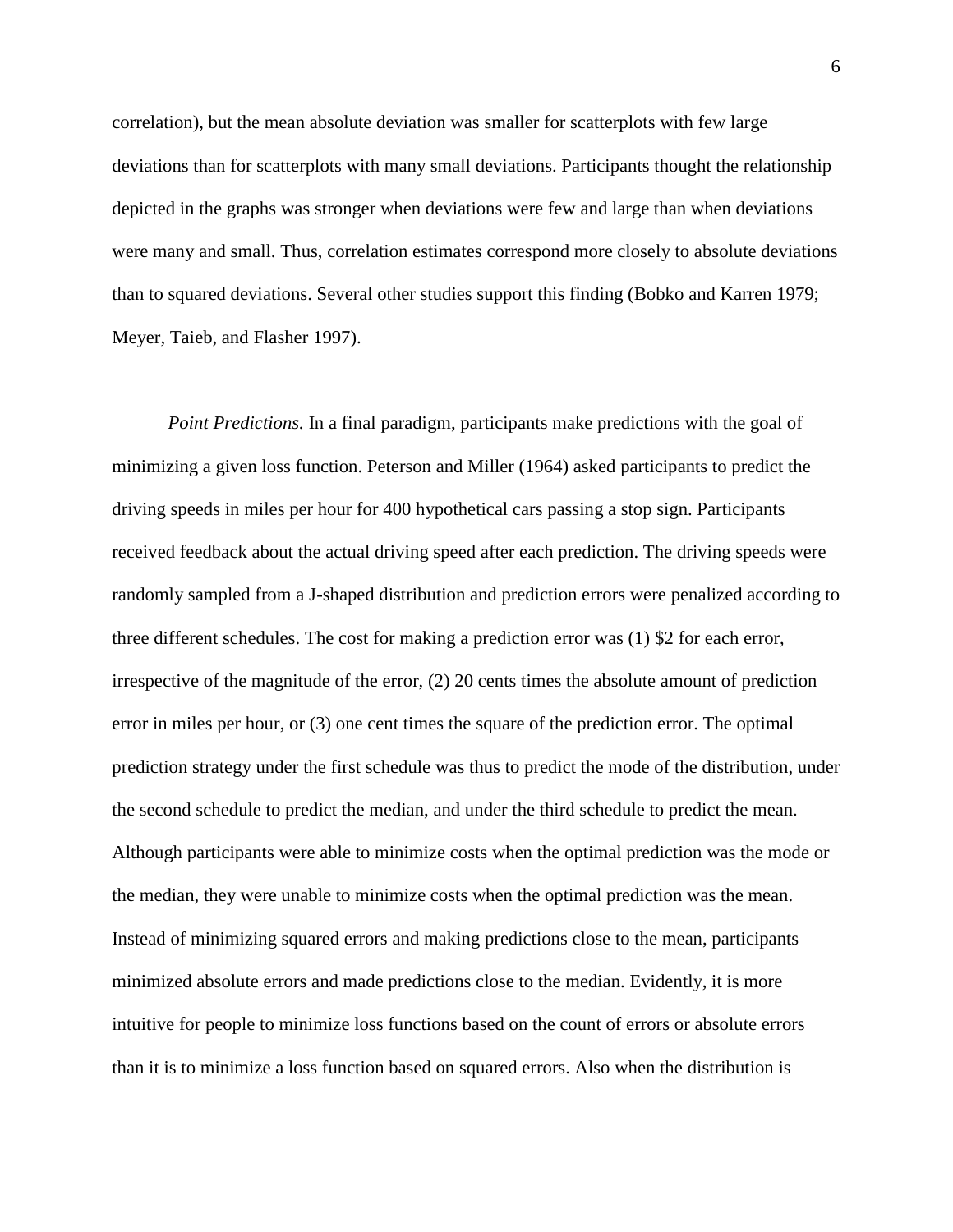normal instead of skewed, people fail to discriminate between loss functions based on absolute versus squared errors (Winkler 1970).

Forecasters in the field of marketing and sales often use asymmetric loss functions that penalize underestimation more than overestimation or overestimation more than underestimation (Franses, Legerstee, and Paap 2011; Lawrence, O'Connor, and Edmundson 2000). For example, if overestimating sales results in excessive stocks that can easily be cleared in future time periods while underestimating sales leads to delays in delivery and customer dissatisfaction, it makes sense to penalize underestimation more than overestimation (Goodwin 1996). In a lab experiment, Lawrence and O'Connor (2005) found that people can intuitively learn to minimize asymmetric absolute loss functions that favor under- or overestimation of the target outcome. Thus, people's inability to minimize squared prediction errors does not appear to reflect a general inability to minimize more complex loss functions. Rather, it seems specifically related to the nonlinearity of the loss function based on squared errors. I elaborate on the intuitive complexity of nonlinearity in Section 4 below.

It is interesting to note that, even though people have difficulty making predictions that minimize squared error (which is equivalent to predicting the mean), they do learn about the mean and they are able to reproduce it when asked about it directly. Mean estimates tend to be highly accurate, regardless of whether the distribution of numbers is symmetric or skewed, although judgments are biased by sample size and accuracy tends to decrease as the variance of the numbers increases (Beach and Swenson 1966; Duffy et al. 2010; Laestadius 1970; Malmi and Samson 1983; Smith and Price 2010; Spencer 1961; Wolfe 1975). Evidently, people have fairly good intuitions about the mean, but they fail to associate it with a loss function based on squared deviations.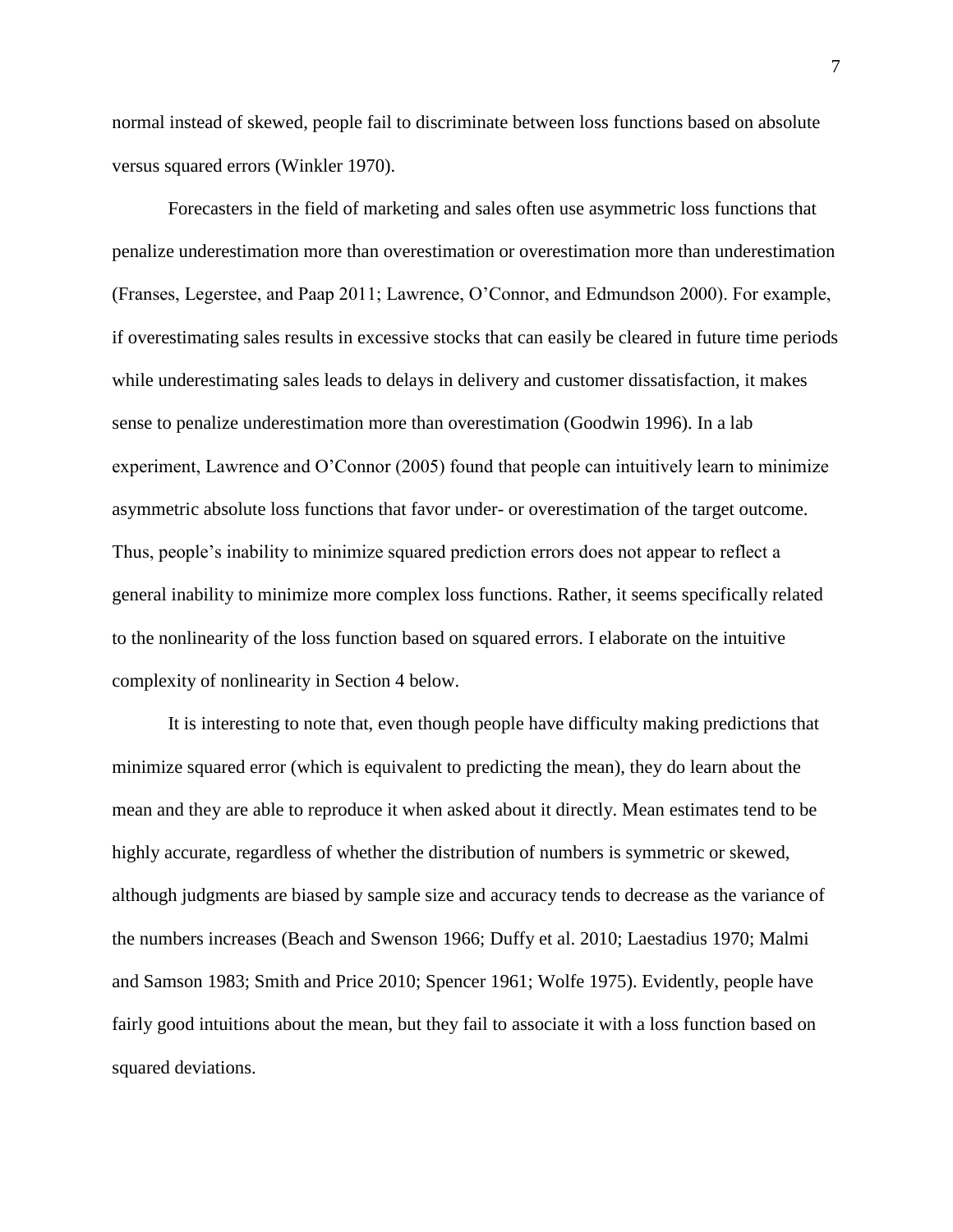*Summary.* In sum, there is a mismatch between the intuitive and formal definitions of variance and this may harm the communication between managers and analysts. For instance, managers may intuitively evaluate regression models that minimize squared errors as less accurate than regression models that minimize absolute errors. On the other hand, judgmental forecasts following instructions to minimize squared errors may in fact minimize absolute errors and could be seen as useless by analysts. Miscommunications are more likely when squared deviations differ more from absolute deviations, for instance when variables are heavy-tailed or skewed.

There are at least two ways to resolve the discrepancy between intuitive and formal statistics. First, it may be possible to adapt formal models such that they are based on minimizing absolute instead of squared deviations. In fact, the use of squared deviations in formal statistics is socially constructed and a product of history (Gorard 2005). Squares may be more convenient to work with when solving equations analytically, but absolute deviations may be more meaningful from a business perspective. Advances in computing power have made other approaches that do not rely on squared deviations more accessible. Second, it may be possible to teach managers heuristics that allow approximating the formal definition of variance based on other measures of dispersion that have more intuitive appeal. For instance, it seems easier to estimate the range of a variable and it can be shown that dividing a variable's range by four provides a decent approximation of its standard deviation (Browne 2001). Another welcome advantage of this range-based heuristic is that it allows people to estimate variance even when information is sparse. Consider a store manager who only knows that in the past year daily sales were minimally \$1,000 and maximally \$10,000.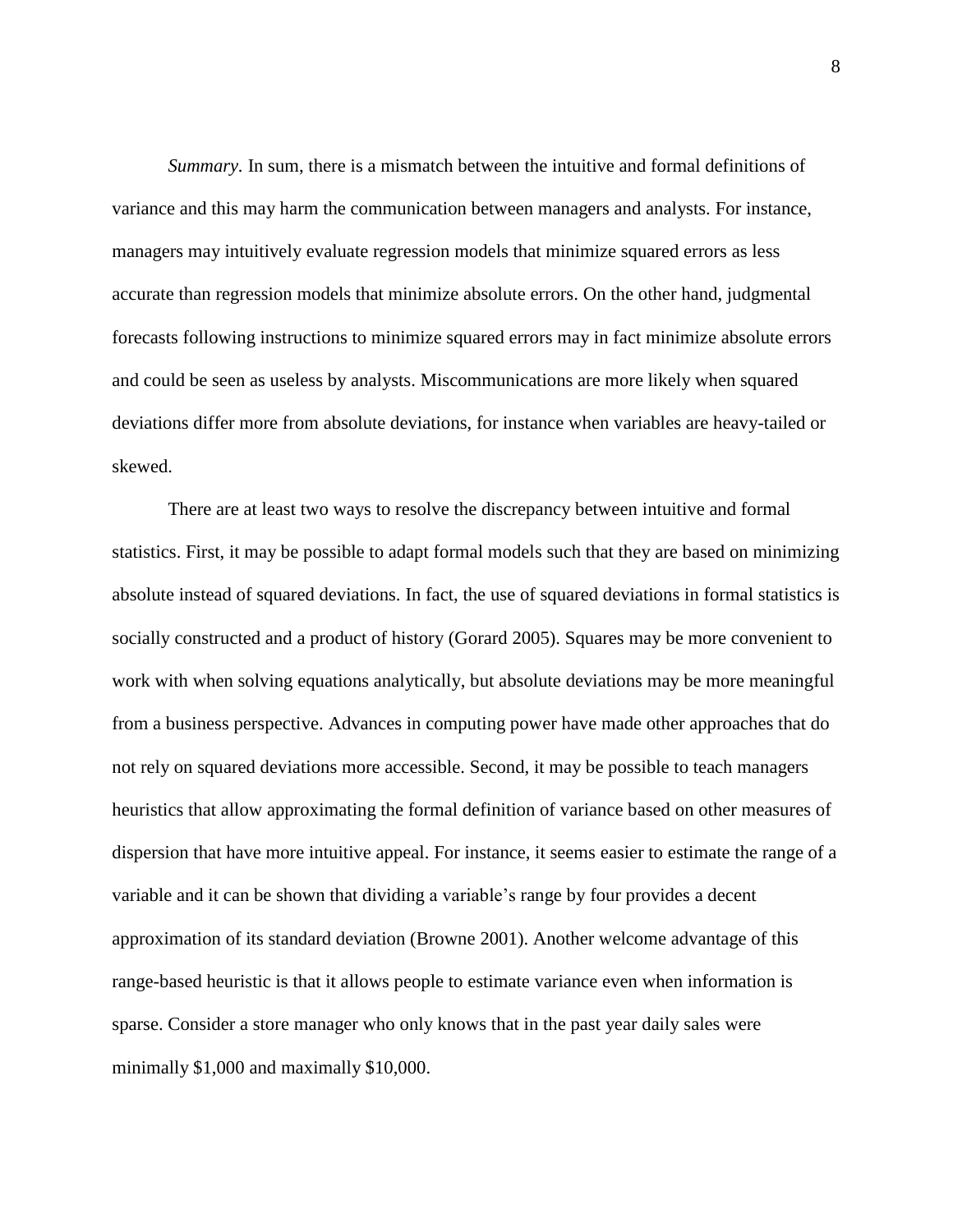#### The Mean-Dependence of Variance Perception

Research suggests that the mean is the most salient moment of a distribution. Consider for instance a consumer contemplating which of two products is of higher quality based on observing the distributions of user ratings for both products. From a statistical point of view, the consumer's confidence about relative quality should be based on the difference in mean user ratings, the variances of the distributions of ratings, and the sample sizes. However, consumers tend to give a lot of weight to the average user ratings of the products, and they give little or no weight to the variability of the distribution of ratings and sample size (de Langhe, Fernbach, and Lichtenstein 2016; Obrecht, Chapman, and Gelman 2007). The dominance of central tendency over dispersion is also reflected in customer satisfaction reports. These tend to emphasize the mean or other measures of central tendency, although the variance of customer ratings might be more important for successful brand management (Luo, Wiles, and Raithel 2013).

From a statistical point of view, the mean and variance of a continuous variable can vary orthogonally. Adding a constant to a continuous variable increases the mean but does not change the variance. However, mean and variance are intuitively related. Reinholtz (2015) presented participants with severable durable goods with different mean prices and asked them to estimate the minimum and maximum prices that other consumers paid for these goods. All participants expected higher price dispersion for higher mean prices. It may be ecologically rational to expect a higher variance for a higher mean because mean and variance are indeed positively correlated in many domains. For instance, price dispersion is higher for more expensive product categories (Grewal and Marmorstein 1994), the variance in population density is positively related to the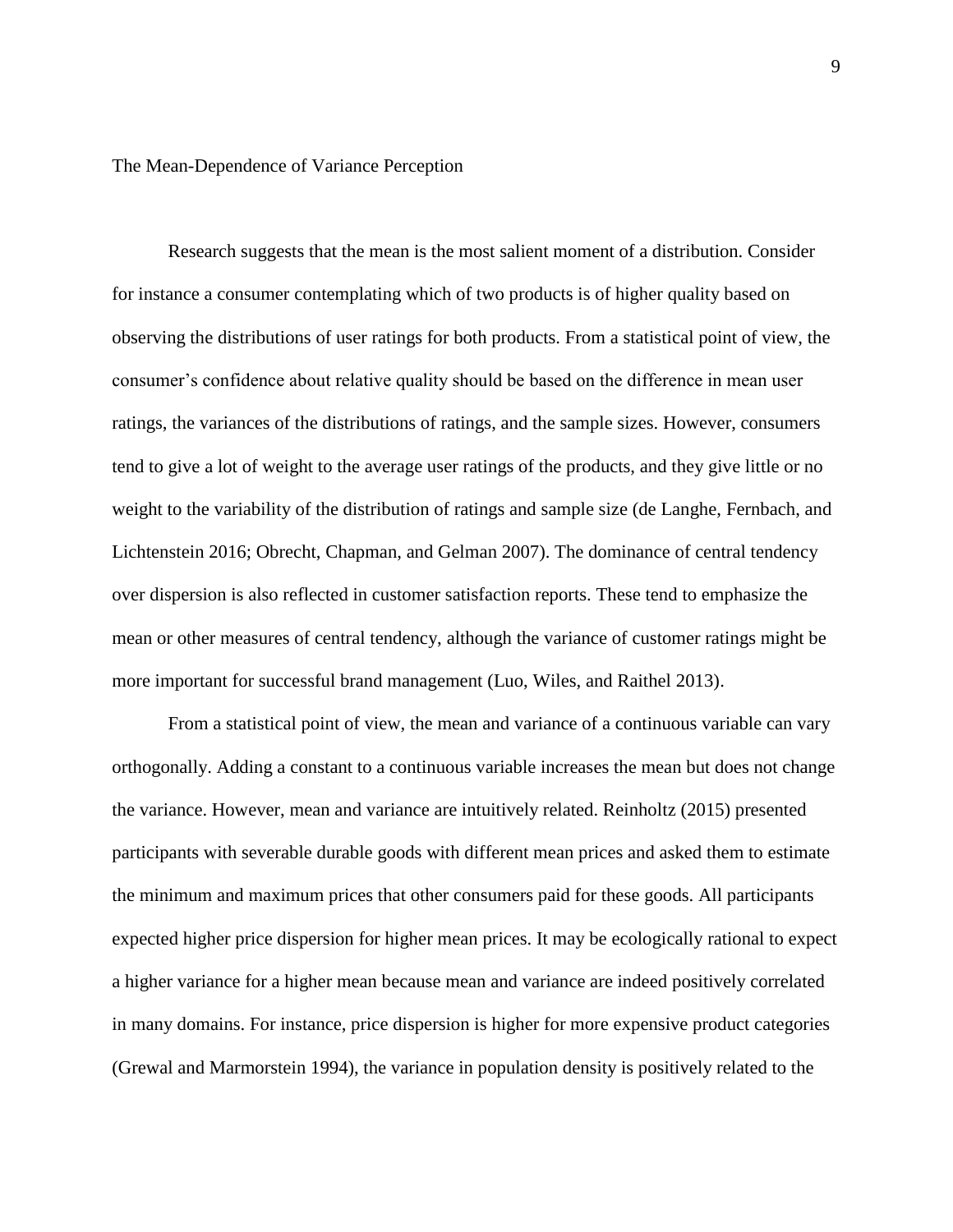mean population density across space and time (Taylor 1961), and the spread of response time distributions increases with the mean (Wagenmakers and Brown 2007).

People also judge the same variance as smaller when the mean is high than when the mean is low, perhaps because they expect higher variance for higher means and evaluate observed variance relative to expected variance. Hofstätter (1939) found that judgments about the variability of stick lengths decreased as mean stick lengths increased. Judgments were thus inconsistent with the statistical definition of variance. Instead, they were consistent with the coefficient of variation, which is the standard deviation divided by the mean. Several other studies using similar paradigms support this result (Beach and Scopp 1968; Lathrop 1967).

The studies above suggest that people's intuition about the variance of a distribution is biased by their perception of the mean. More recent studies started examining downstream consequences of this mean-dependence of variance perception for decision making under risk and consumer search (Reinholtz 2015; Weber, Shafir, and Blais 2004).

According to normative utility models, people should maximize expected returns while minimizing risk, with risk defined as outcome variance (Levy and Markowitz 1979; Sharpe 1964). However, variance per unit of return (that is, the coefficient of variation) tends to be a better predictor of risk sensitivity in both humans and animals (Weber et al. 2004). According to normative models of consumer search, a consumer's decision to search for better prices should be based on the variance of previously observed prices (Stigler 1961). If the variance of previously seen prices is low, it is unlikely that continued search will reveal a much lower price, and thus the economic value of further search is limited. Instead, if the variance of previously seen prices is high, it is more likely that continued search will reveal a much lower price, and thus the economic value of further search is higher. However, Reinholtz (2015) showed that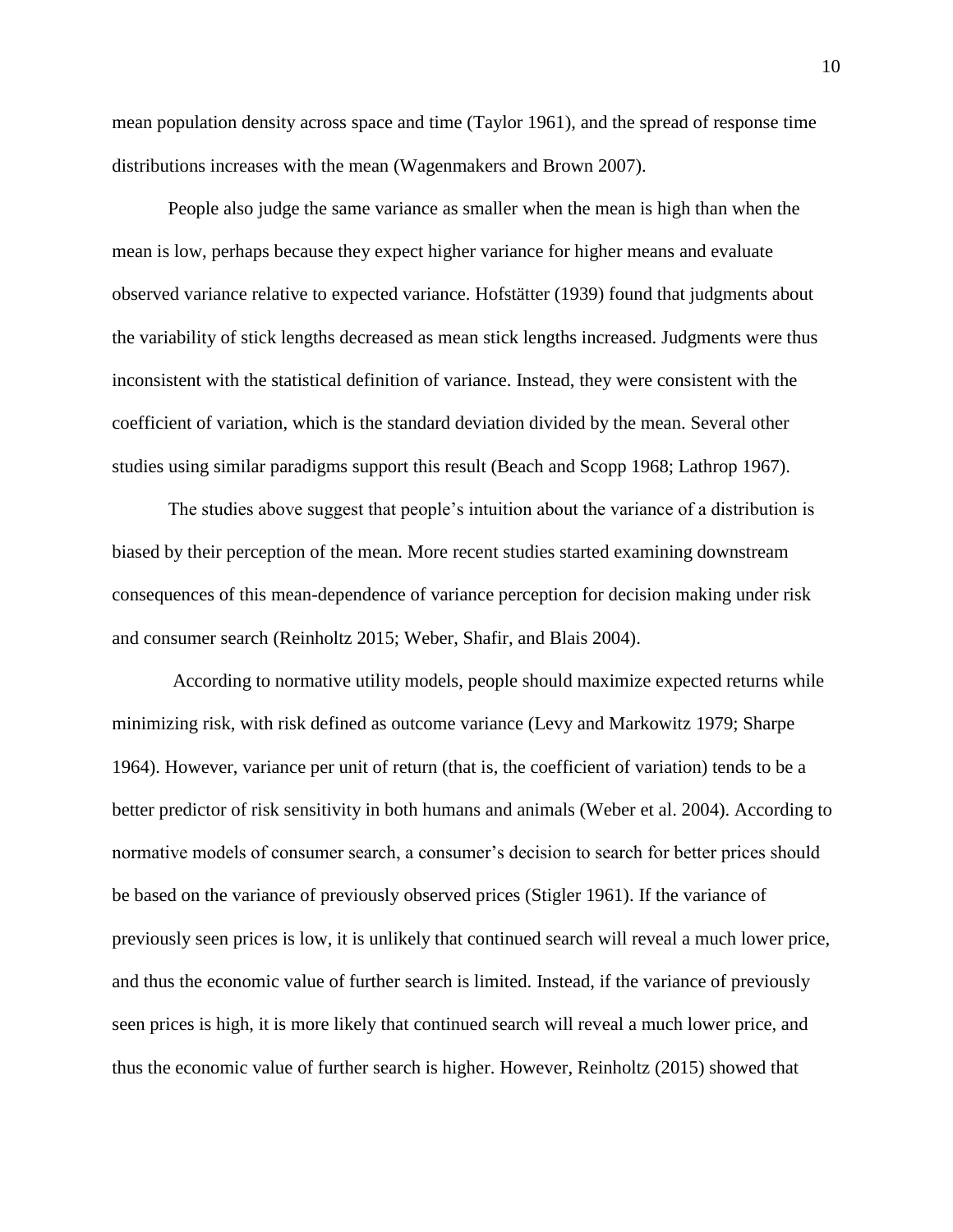consumers learn about price dispersion very slowly and inaccurately, and that consumers' decisions to search for better prices are based mostly on the mean of previously seen prices, instead of the variance.

More research needs to examine implications for managerial judgments and decisions. A manager's decision to search for a better model should depend on the variance in the outcome that is not accounted for by the model. However, people's standards for prediction accuracy might depend on the mean of the outcome such that they accept greater prediction errors for higher means (Beach and Solak 1969; Laestadius 1970). It is easy to see how the meandependence of variance perception can lead to suboptimal judgments and decisions. Imagine for instance that a company currently has 10,000 consumers visiting its website each day. Based on statistical analyses the company decides to adapt its marketing mix. According to the model, this should lead to 12,000 daily visitors, but the actual number of visitors turns out to be only 11,000. Now suppose that instead of predicting the overall number of visitors (i.e., 12,000), the model is set up such that it predicts the change in number of visitors (i.e., 2,000). Now the change in the marketing mix leads to only 1,000 new visitors, which feels like a greater deviation from the prediction than the difference between 11,000 and 12,000. However, regardless of whether the model predicts the overall number of visitors or the change in number of visitors, model performance in terms of absolute error  $(1,000$  visitors) or squared error  $(1,000,000$  visitors<sup>2</sup>) remains the same. As this example illustrates, the mean absolute error and mean squared error of prediction remain the same regardless of whether a constant is added to or subtracted from the outcome variable of interest. However, if people evaluate variance relative to the mean, they may perceive the prediction error as smaller if the model predicts the overall number of visitors instead of the change in number of visitors.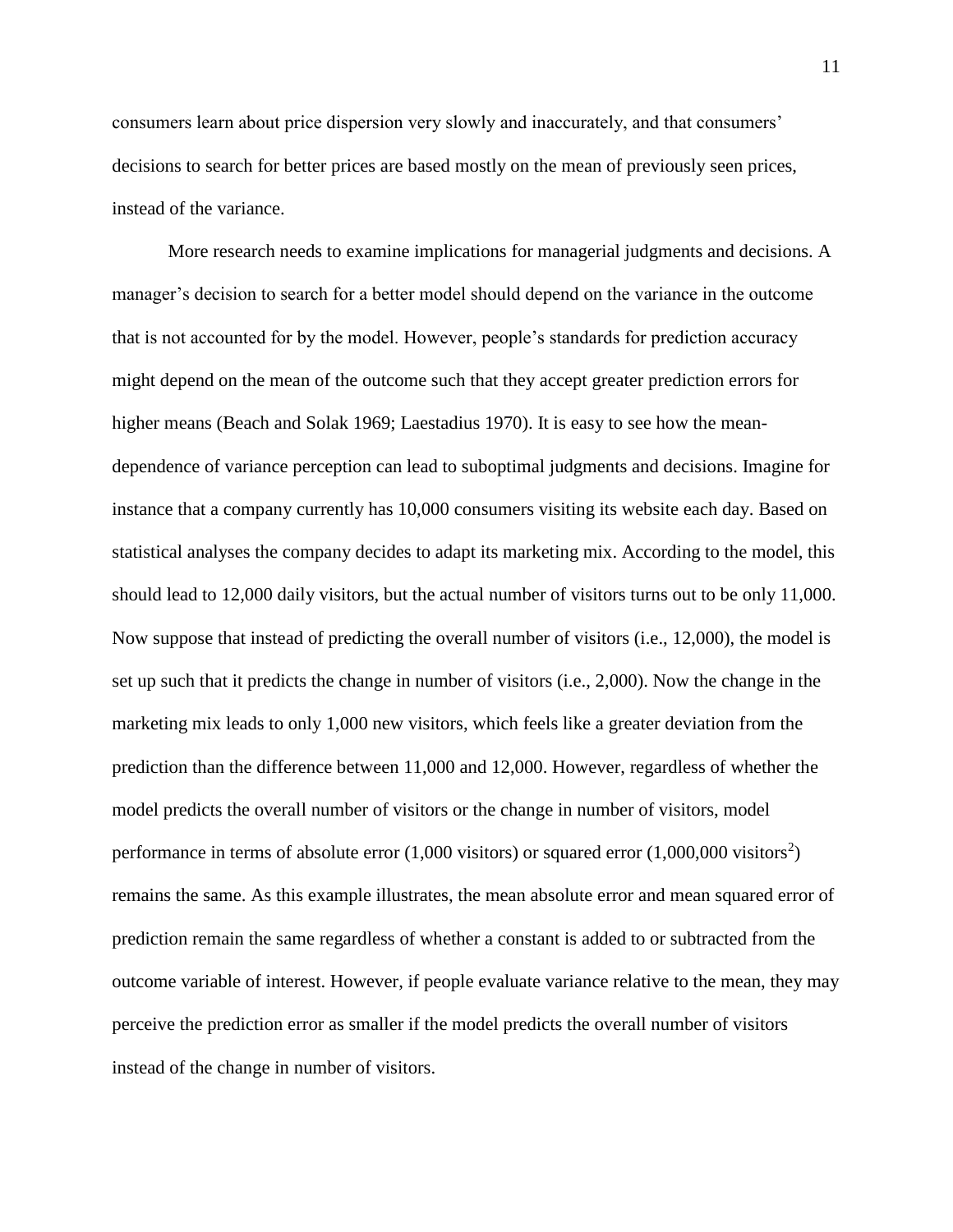If judgments about unexplained variance are systematically biased in this way, judgments about correlation may be biased as well. In terms of linear regression, the correlation coefficient depends on the regression slope, the variance of the predictor variable, and the variance in the outcome variable that is not explained by the predictor variable. These components are not affected by whether a constant is added or subtracted from the outcome variable. However, if people perceive unexplained variance relative to the mean level of the outcome variable, they may perceive the correlation between a predictor variable and an outcome variable as stronger when a constant is added to the outcome variable. But people may also evaluate slope relative to the mean level of the outcome variable. The slope may be perceived as less steep when a constant is added to the outcome variable which may in turn have a negative effect on perceived correlation. Although perceived error variance has a stronger influence on correlation judgments that perceived slope (Lane et al. 1985), this may attenuate the positive effect of adding a constant on correlation judgments. Future research should examine the extent to which adding constants affects perceptions of error variance, slope, and correlation.

In sum, although mean and variance can vary orthogonally from a statistical point of view, the mean is a major driver of variance perceptions. More research is needed to develop a deeper understanding of how the mean affects perceptions of variance and correlation, and ultimately variable selection in model development and the intuitive evaluation of model performance.

Variance of Linear Combinations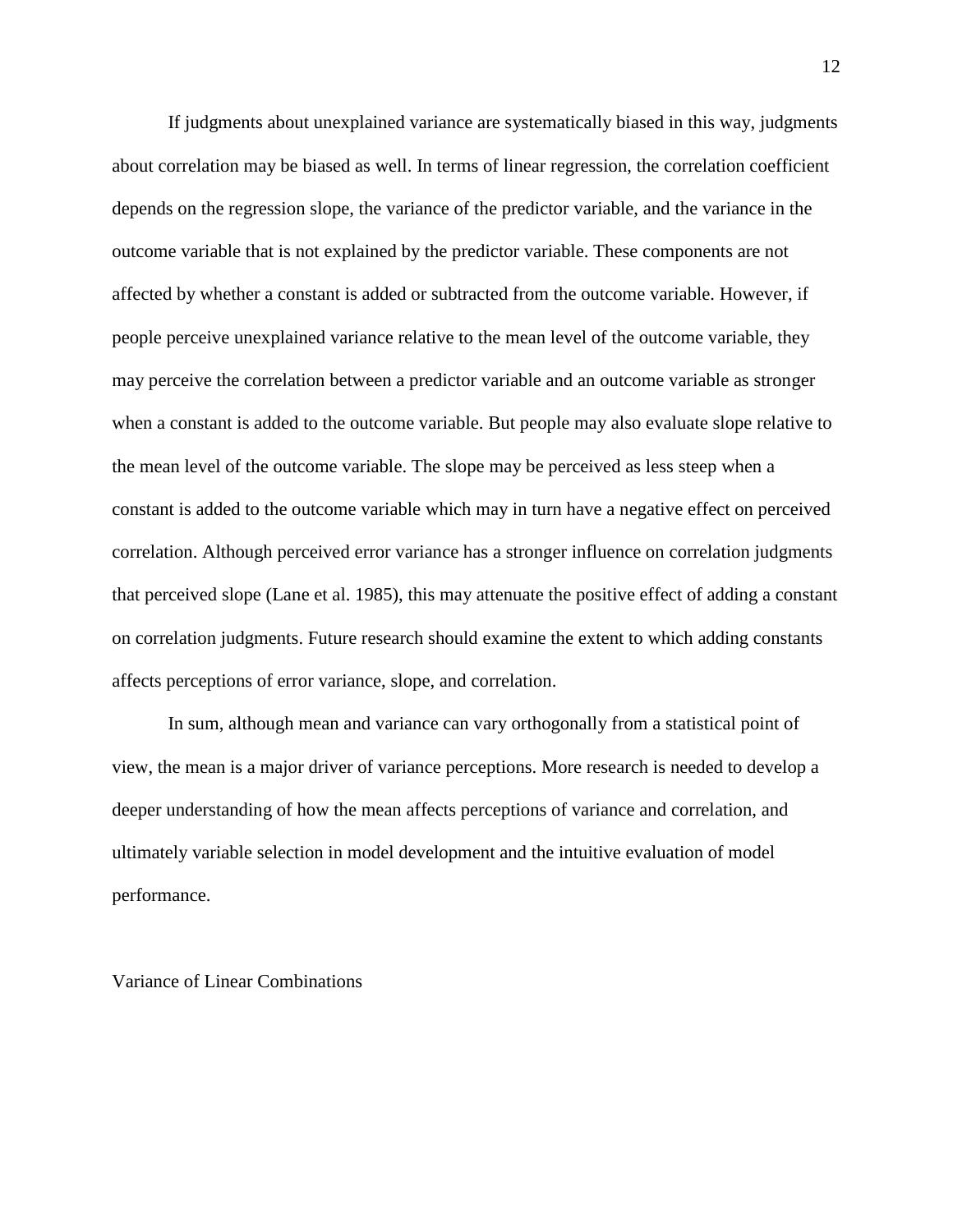Mean and variance are central to financial portfolio analysis (Markowitz 1952). Recently, marketing researchers started applying financial portfolio theory to customer portfolio management (Ryals 2003; Tarasi et al. 2011). An individual customer is more attractive when his or her historical mean return is higher and the variability of his or her returns over time is lower. Similarly, portfolios of customers with higher mean returns and lower variance are more attractive. The goal of customer portfolio management is to allocate resources across customers such that the mean return is maximized for a given variance of returns, or equivalently, the variance of returns is minimized for a given mean return. In general, diversifying investments over more customers is desirable because it decreases the variability of returns without compromising mean returns. Understanding the benefit of diversification requires an understanding of linear combinations of random variables (here, individual customer returns).

Calculating the mean return of a portfolio is fairly straightforward. It is simply the weighted average of the expected mean returns of its components. For instance, if the mean annual return is 10% for customer A and 20% for customer B, the mean annual return of a portfolio that invests 50% in customer A and 50% in customer B is 15%. Early research in a noninvestment context suggests that people have reasonable intuitions about the mean of linear combinations of variables. Levin (1974) presented participants with two random samples of IQ scores from students in a school and manipulated the size of the samples. Participants' estimates of the mean IQ score in the school were well described by a weighted average model where weight varies as a function of sample size. However, more recent research in a stock-investing context suggests that people's intuitions about the mean are biased (Reinholtz, Fernbach, and de Langhe 2015). Suppose two stocks have expected annual returns of 10% and 20% respectively. A person who invests everything in one randomly selected company can expect the same return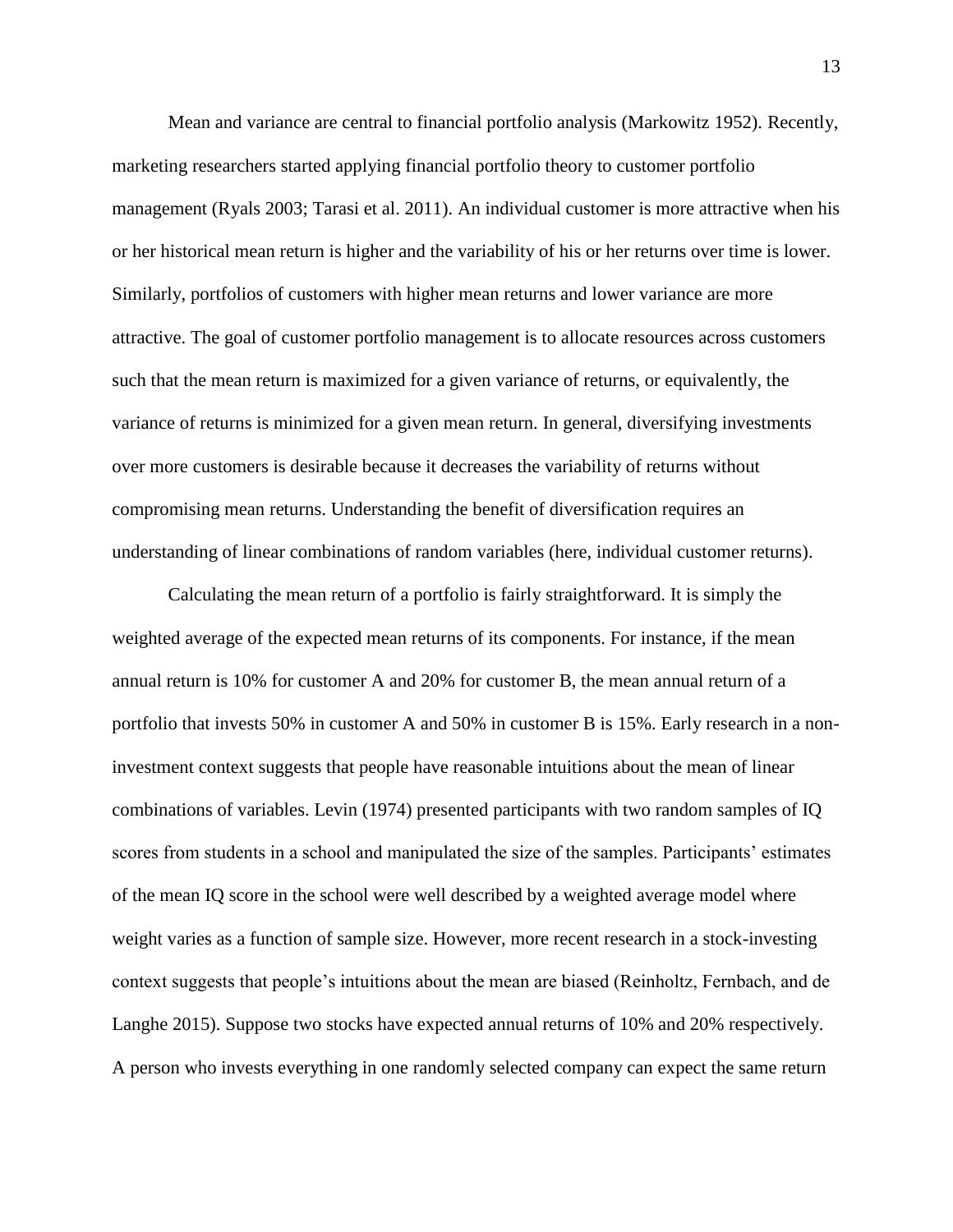as a person who splits her investment evenly across both companies (i.e., 15%). However, many people believe that a portfolio with more stocks is associated with higher returns than a portfolio with fewer stocks. This belief is more common among people high in financial literacy. These people know that diversification conveys a benefit, but mistakenly associate the benefit with the central tendency rather than the dispersion of the outcome distribution.

Calculating the variance of portfolio returns is more complex. It is based on the variances of the components and on the correlations between the components. For instance, if the variance is 4% for customer A and 100% for customer B, and the correlation between the returns of the two customers is 0.75, then the expected variance of a portfolio that invests 50% in customer A and 50% in customer B is 26.01%. This is lower than a portfolio that invests everything in one randomly selected customer. However, in the context of stock investing, many people believe that a portfolio with more stocks is associated with higher variance than a portfolio with fewer stocks. This belief is more common among people low in financial literacy (Reinholtz et al. 2015). Given that the accuracy of judgments about the mean and variance of linear combinations appears to be context-dependent, future research should examine managerial intuitions about mean and variance in the context of product and customer portfolio management.

#### II. PERFECT CORRELATION IS THE INTUITIVE REFERENCE POINT

Consumer behavior is determined by the interrelated influences of a multitude of variables (such as individual differences, price, product attributes, brand availability and image, the availability and image of competing brands, group influences, etc.). Even if consumer behavior were deterministic in theory, it is stochastic in practice because these variables cannot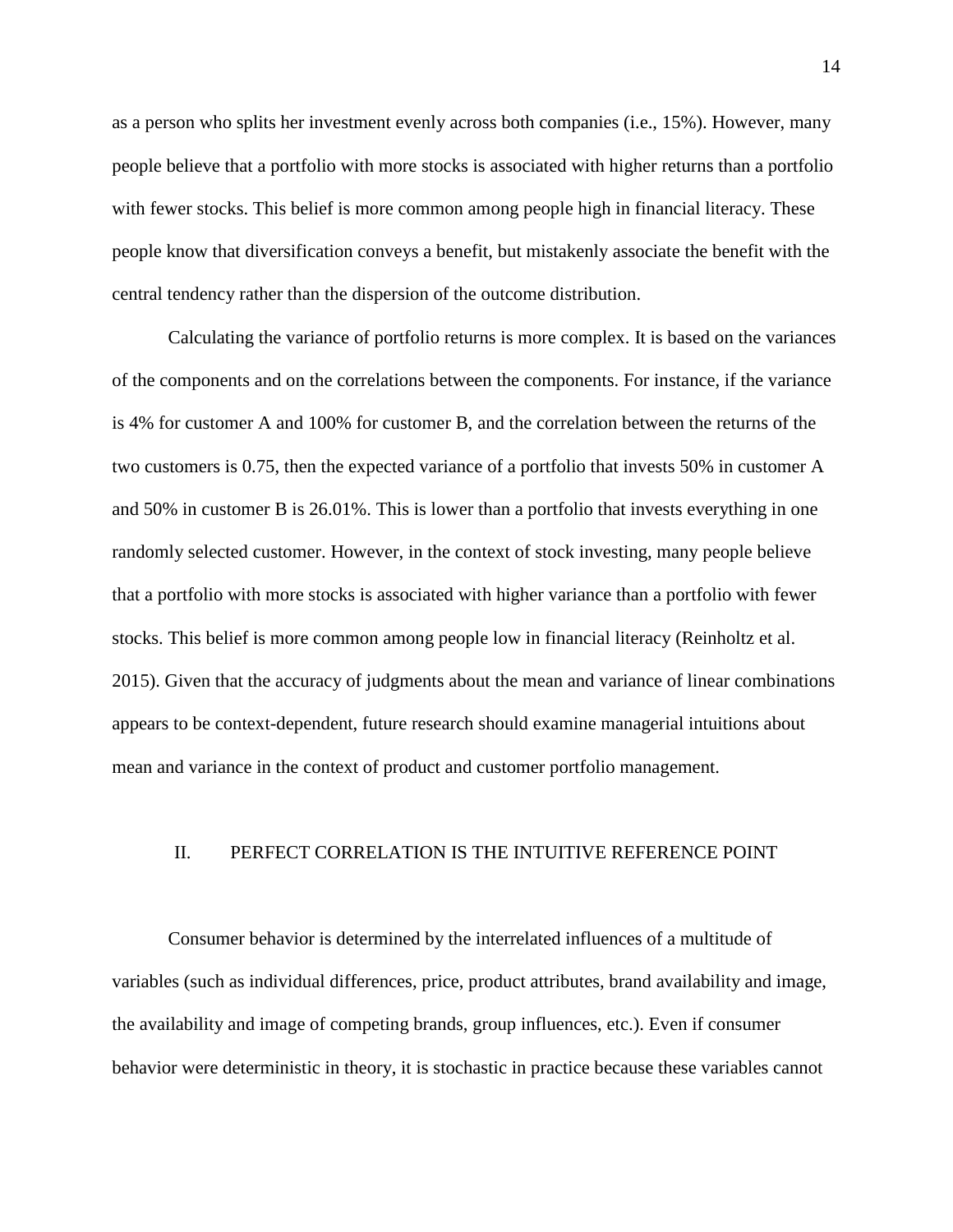be perfectly measured or controlled (Bass 1974). Noise puts an upper limit on the predictive accuracy of any statistical model related to consumers and markets (Black 1986). Marketers should thus expect and appreciate fairly weak correlations between explanatory variables and outcomes of interest. For instance, personality and socioeconomic variables can only account for a very small fraction of the variance in consumer behavior, but the potential increase in explanatory power is nevertheless valuable to marketers (Kassarjian 1971).

Unlike variances, which do not have an upper bound, correlations range between -1 and 1. Variables with a clear lower and upper bound tend to be more evaluable and exert a larger influence on judgments and decisions (Slovic et al. 2004). One might therefore expect that people have good intuitions about correlations. However, many studies suggest that people are insufficiently sensitive to weak correlations (Baumgartner 1995; Beach and Scopp 1966; Bobko and Karren 1979; Boynton 2000; Boynton, Smith, and Stubbs 1997; Cleveland, Diaconis, and McGill 1982; Jennings, Amabile, and Ross 1982; Meyer et al. 1997; Erlick 1966; Pollack 1960). When people intuitively evaluate correlations, they take perfect correlation ( $|r| = 1$ ) as the reference point and show decreasing sensitivity to correlations further away from that reference point. People thus discriminate better between strong correlations than between weak correlations. Moreover, people systematically underestimate objective correlations such that judgments for negative correlations are not sufficiently negative and judgments for positive correlations are not sufficiently positive. Estimates for correlations between -0.5 and +0.5 are virtually zero. This pattern of results is supported by studies using a variety of data presentation formats (e.g., data presented sequentially, in a table, or in a scatterplot).

Thus, a dissociation exists between business reality, in which recognizing weak correlations can yield large gains, and the manager's phenomenology, in which even relatively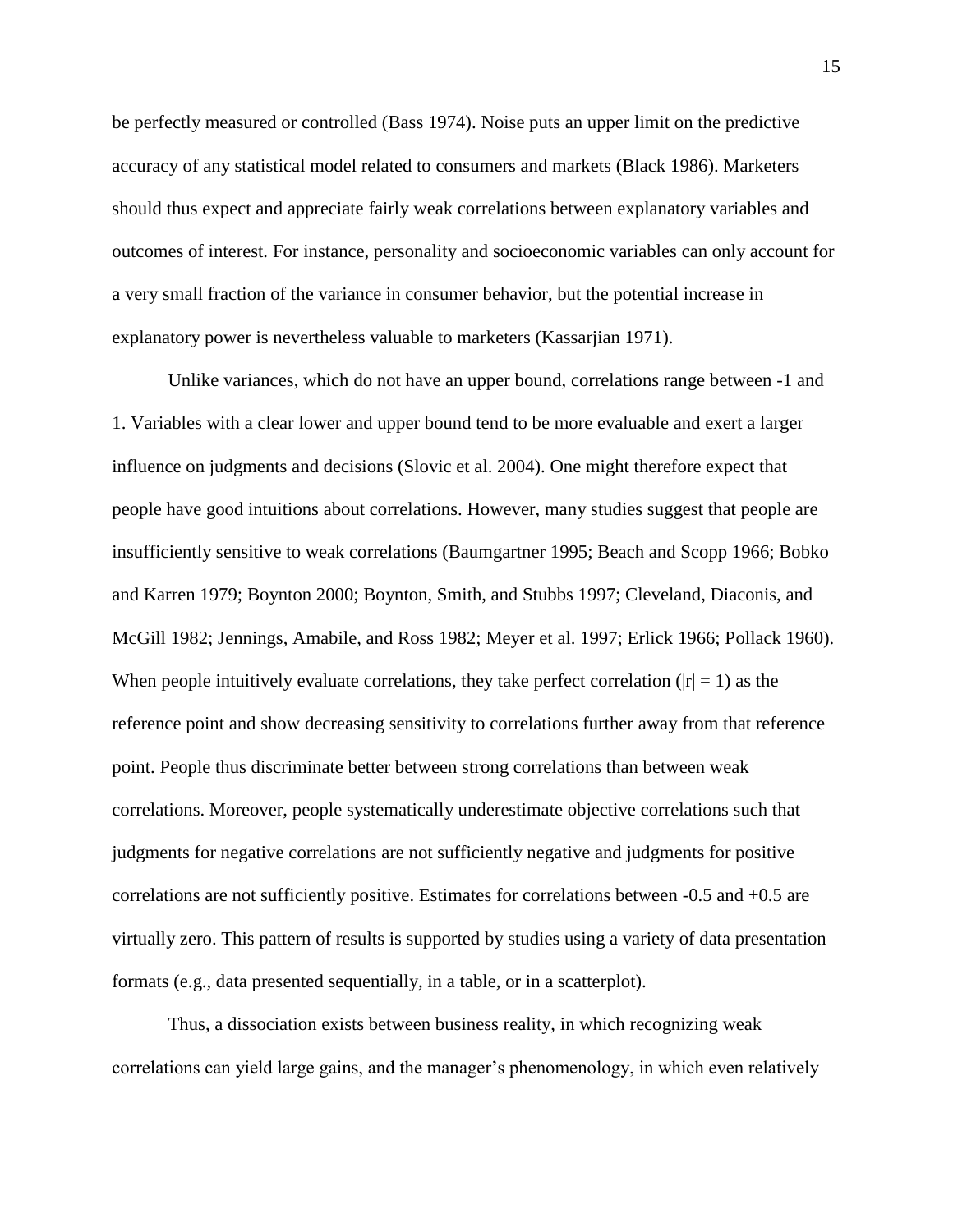large correlations are likely to go unnoticed. This dissociation may be compounded by managerial distrust of statistical models. Recent research suggests that people are more sensitive to deviations from perfect correlation when predictions are based on an algorithm than when they come from a human forecaster (Dietvorst, Simmons, and Massey 2015). In one study, participants were presented with the actual rank of individual U.S. states in terms of the number of airline passengers that departed from that state and with forecasted ranks based on a statistical model. Although the correlation between actual and forecasted ranks was .92, most participants decided to reject the model's forecasts and rely on their own intuitive forecasts instead, even though intuitive forecasts were less accurate than model-based forecasts. Interestingly, people have a strong tendency to reject good models when they are rewarded for making accurate predictions (Arkes, Dawes, and Christensen 1986).

More research is needed to understand why people are so intolerant of a model's prediction errors. Perhaps statistical models create unreasonable expectations about the environment's predictability. Hogarth and Soyer (2011) presented graduate students in economics with regression output (parameter estimates and their standard errors, statistical significance, R-squared) and then asked questions about the distribution of the outcome at different levels of the predictor variable. Participants believed that outcomes were much more predictable than they actually were. They incorrectly inferred unexplained variation in the outcome from the standard errors of the parameter estimates and failed to take into account the R-squared statistic. Academic economists at leading universities worldwide made identical mistakes (Soyer and Hogarth 2012). Similarly, managers may have unrealistic expectations about the prediction accuracy of marketing models and this may lead to disappointment and frustration.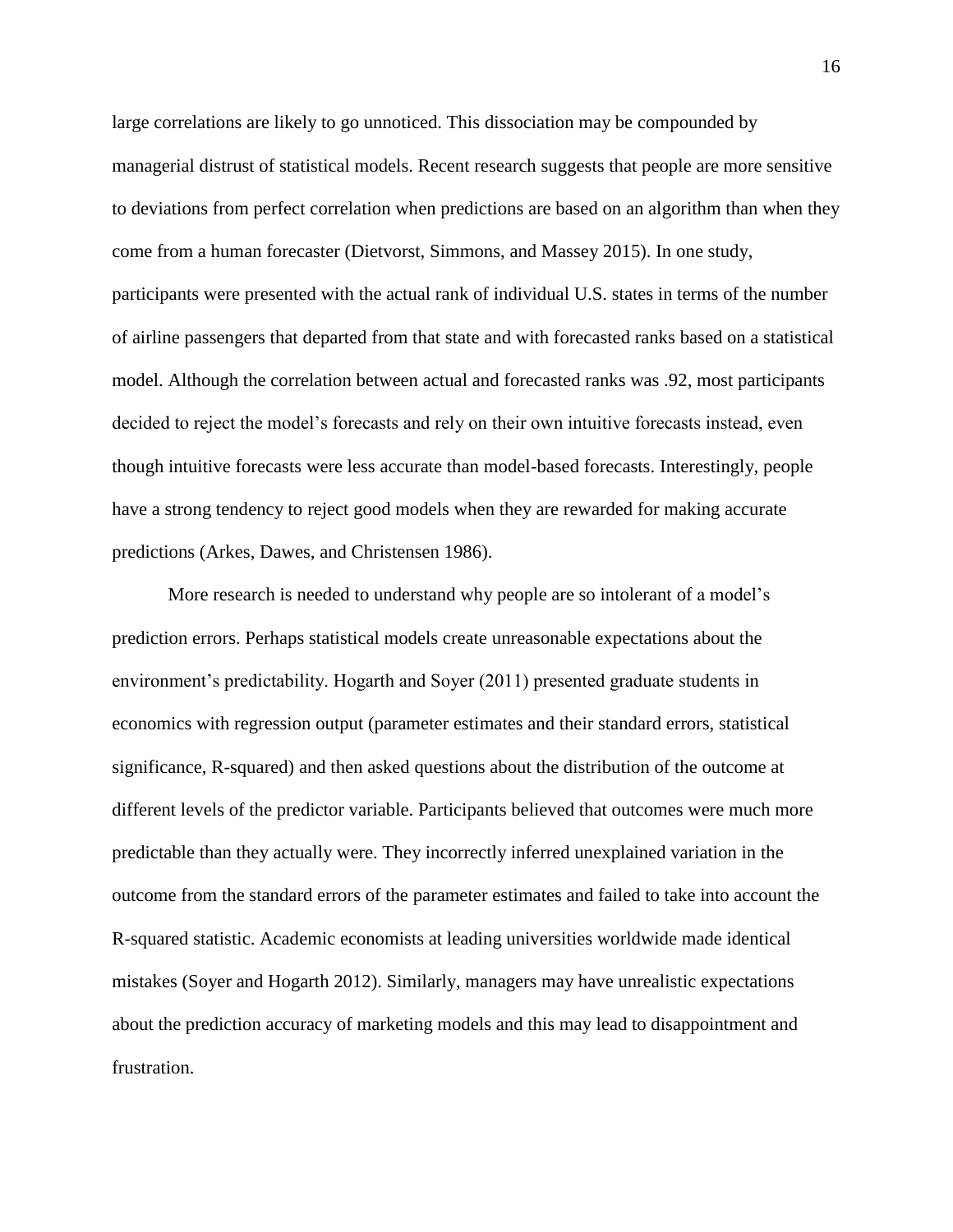It is also not clear why people tend to underestimate objective correlations.

Psychophysics does not offer an explanation. Theoretically, it is possible to observe decreasing marginal sensitivity but no underestimation of objective correlations. One potential explanation is that people have a tendency to mentally discretize continuous variables in an attempt to simplify and structure their environment. For instance, clinical psychologists discretize continuous measures of psychopathology when diagnosing patients and marketing researchers frequently perform median splits. Correlations computed over dichotomized variables are lower than correlations computed over continuous variables (MacCallum et al. 2002). Discretizing continuous measures of psychopathology thus hurts reliability and validity (Markon, Chmielewski, and Miller 2011) and median splits substantially reduce statistical power (Fitzsimons 2008; Irwin and McClelland 2003). Assessing correlations based on dichotomized variables may feel more natural to people than assessing correlations based on continuous variables because it relies on frequencies instead of squared errors. As I discussed in Section 1 above, squared errors are not intuitive, but a rich literature in psychology and consumer behavior suggests that frequencies are. Hasher and Zacks (1984) argued that a few fundamental aspects of an experience are automatically coded in memory and that frequency of occurrence is one such aspect. In line with this, Alba and Marmorstein (1987) found that the mere number of positive and negative attributes is very salient to consumers and a major driver of choice. A potentially interesting avenue for future research is thus to examine how managerial tendencies to discretize-and-count affect the detection and interpretation of statistical correlations.

#### III. PEOPLE CONFLATE CORRELATION WITH SLOPE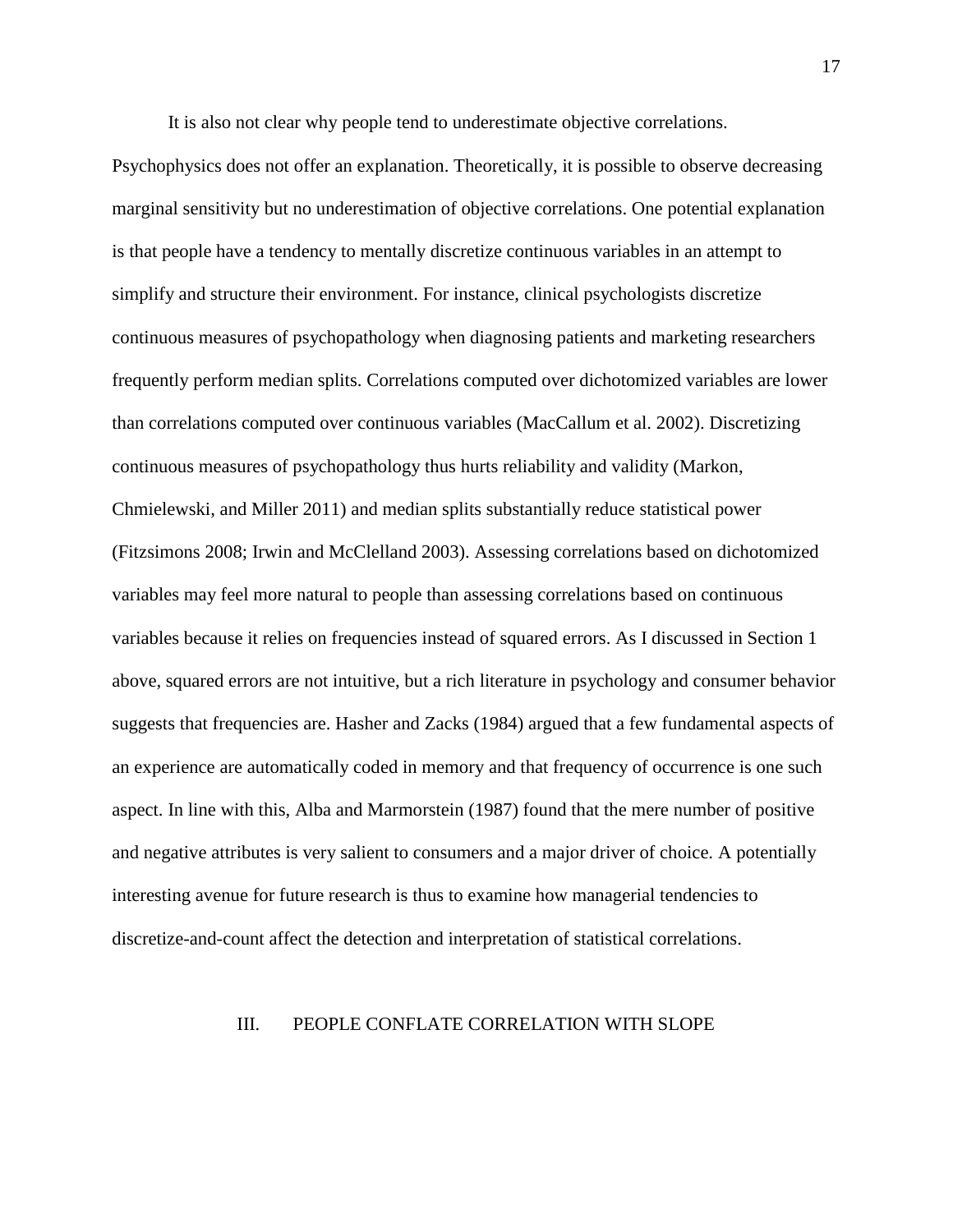Correlation versus Slope in Linear Regression

If a predictor variable  $x$  is linearly related to an outcome variable  $y$ , then the relation between x and y can be represented as  $y = a + bx + e$ , where a is the intercept, b is the slope of the functional relationship, and *e* is a random error term. The squared correlation between *x* and *y* indicates the proportion of variability in the outcome that can be attributed to variability in the predictor. It is determined by the slope together with the variance of the predictor  $(S^2_x)$  and the variance in the outcome that is not accounted for by the predictor  $(S^2_e)$ :  $r^2 = b^2 S_x^2 / (b^2 S_x^2 + S_e^2)$ . The denominator in this equation,  $b^2S^2 + S^2e$ , is equal to the total variability in the outcome, while the numerator,  $b^2 S^2_{\alpha}$ , is equal to the variability in the outcome that can be attributed to variability in the predictor. Thus, while slope and correlation are related, correlation can vary holding constant slope, and *vice versa*, slope can vary holding constant correlation.

Knowledge about correlation is important to evaluate the relative importance of predictor variables. Knowledge about slope is important to predict outcome values given predictor values; that is, to form conditional expectations. However, people tend to conflate correlation with slope. As a result, assessments of relative importance are biased by slope and conditional expectations are biased by correlation.

#### The Relative Importance of Predictors: Correlation versus Slope

The extent to which a predictor *x* is good or important for predicting an outcome *y* is measured by the Pearson correlation coefficient (*r*). A predictor that correlates more strongly with an outcome accounts for more variation in the outcome, and is thus more important. The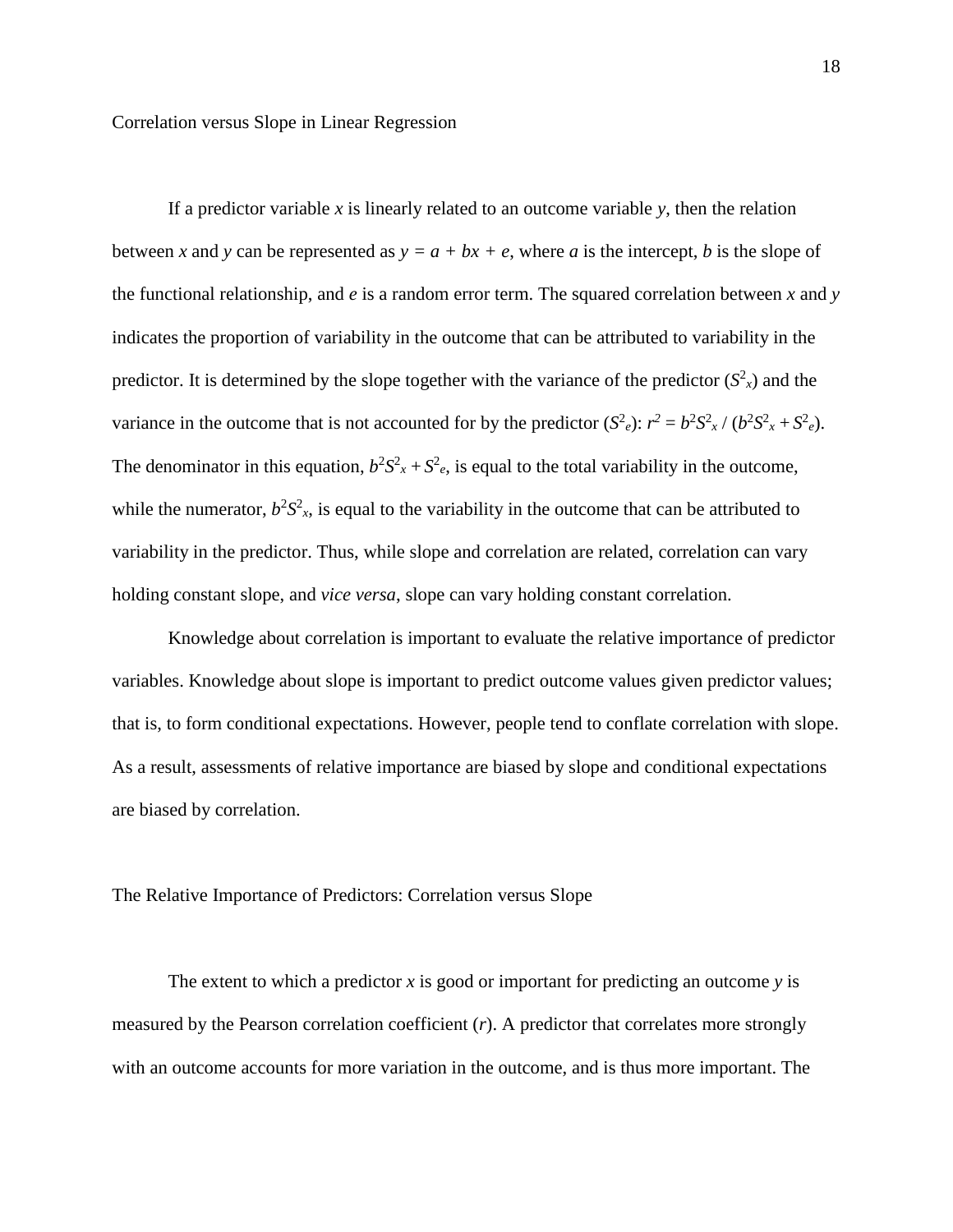slope of the functional relationship is just one determinant of correlation. A predictor variable with a steeper slope is not necessarily more important. Consider for instance that the slope of the function relating unit sales to prices expressed in British Pounds is much steeper than the slope of the function relating unit sales to prices expressed in US Dollars (because 1 British Pound equals more than one US Dollar). That is, a one-unit increase in British Pounds implies a much larger decrease in unit sales compared to a one-unit increase in US Dollars. This does not imply that British Pounds are more important than US Dollars for predicting sales.

However, people intuitively understand the importance of a predictor in terms of the slope of the function (instead of the correlation). Brehmer and Qvarnstrom (1976) asked participants to predict an outcome based on two predictors and instructed participants to give one predictor twice the weight of the other predictor. To examine how participants interpreted this instruction, they derived slopes and correlations from participants' predictions. The ratio of the slopes for both predictors was equal to two, suggesting that people's intuitive interpretation of relative importance corresponds to the slope of the function that relates the predictors to the outcome. Slovic (1969) asked stockbrokers to rate the growth potential of stocks on the basis of several predictors and to subjectively rank the importance of these predictors. Subjective impressions of relative importance corresponded more closely to the slopes inferred from their predictions than to the correlations inferred from their predictions. Several other studies suggest that people intuitively equate importance with slope (Brehmer, Hagafors, and Johansson 1980; Summers, Taliaferro, and Fletcher 1970). Managers are oftentimes asked to evaluate the importance of predictors when deliberating which variables to include in marketing research or statistical analyses. The findings above suggest that communications between managers and

19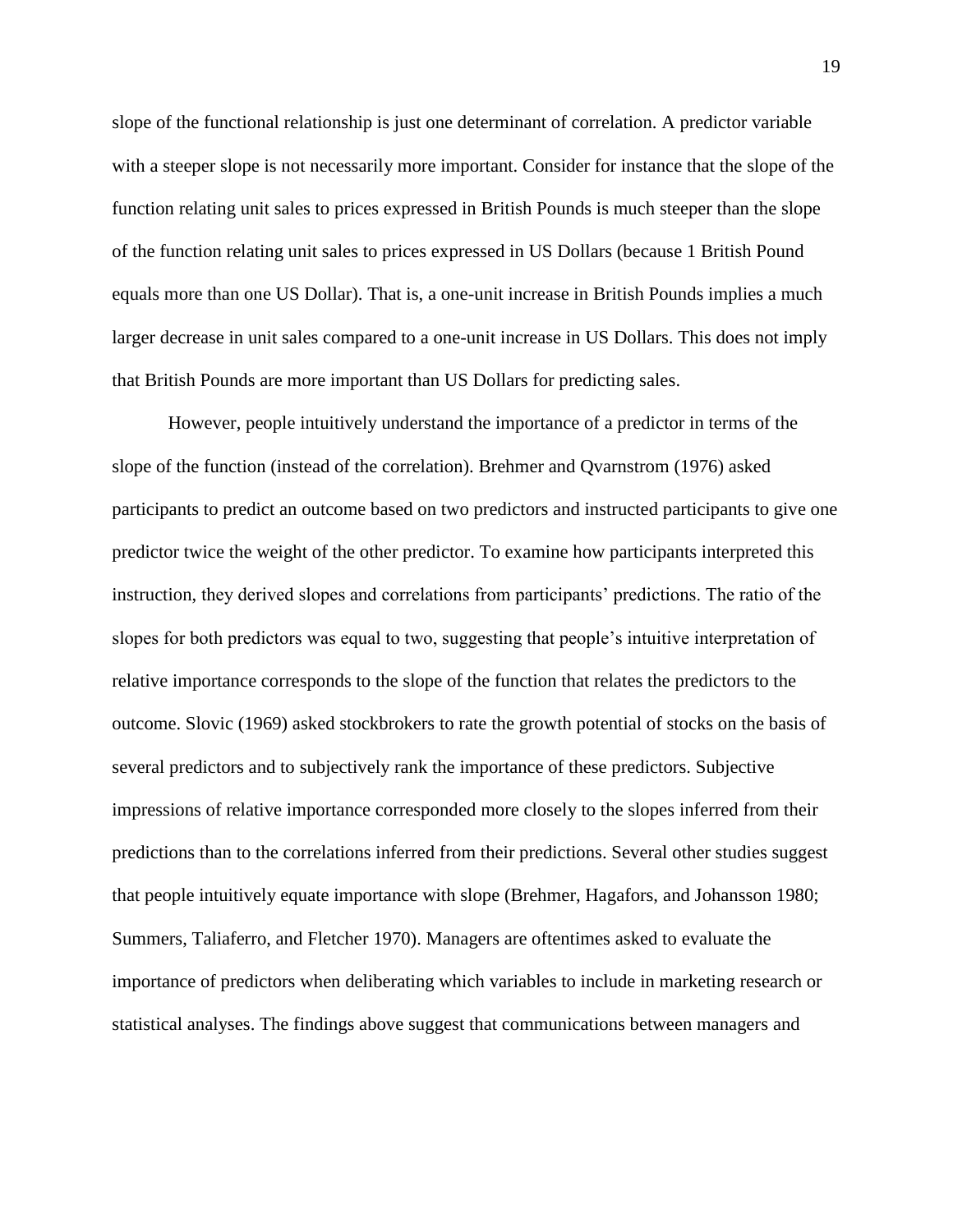analysts about the relative importance of predictors can easily go wrong (Goldstein and Beattie 1991).

#### Conditional Expectations: Slope versus Correlation

The conditional expectation of *y* given *x* depends on the slope of the function together with the intercept. Holding constant intercept and slope, the extremity of conditional expectations should not vary as a function of the correlation. For instance, the intercept and slope of the functions relating price to quality ratings for restaurants are the same in Figures 1A and 1B. However, because quality ratings are less noisy for lower-priced restaurants, the correlation between price and quality is higher in Figure 1B than in Figure 1A. If people form conditional expectations based on intercept and slope (as they should do from a statistical point of view), the predicted level of quality for a high-priced restaurant should be the same in both situations. However, people tend to predict higher quality for high-priced restaurants in the second situation, suggesting that conditional expectations are driven (at least partly) by correlation (De Langhe et al. 2014).

#### [Insert Figure 1 here]

Variables are continuous in the restaurant example above, but research using dichotomous variables finds a similar conflation between conditional expectation and correlation. When people judge the probability that an outcome is present given that the predictor is present, their answers reflect not only the normative representation of conditional probability,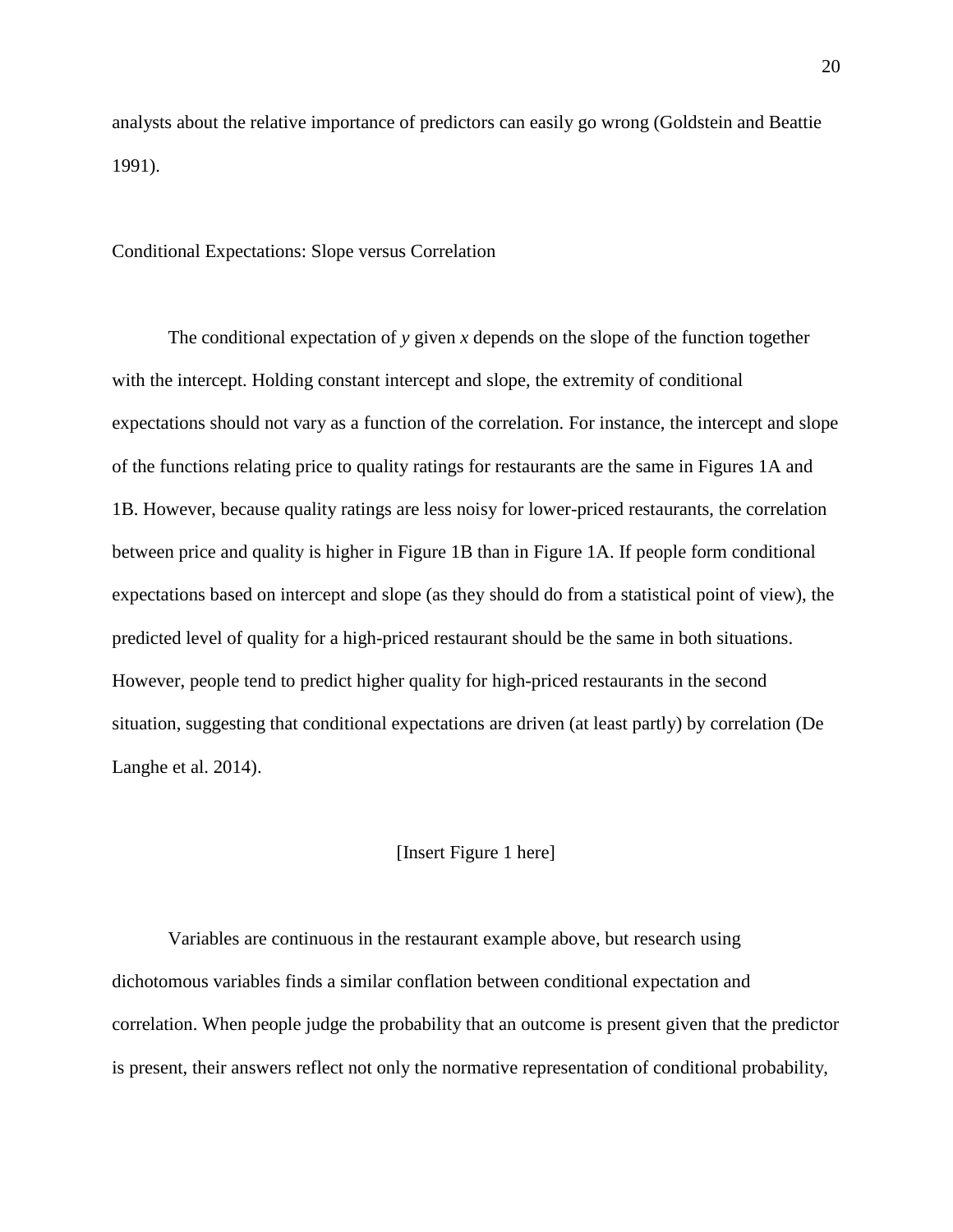but also cue-outcome contingency, or correlation. Consider a situation where two managers are exposed to the same probability that an online advertising campaign on Facebook is successful (say, .50) but different probabilities of success when the same campaign is done through another channel (say, .50 vs. .10). See Table 1. Although the correlation between Facebook (yes vs. no) and success (yes vs. no) for the first manager is zero and the correlation between Facebook and success for the second manager is positive, the conditional probability of success given that the campaign was done on Facebook is the same for both managers (i.e, .50), and thus both managers should provide equal conditional probability judgments of success for campaigns launched on Facebook. However, research suggests that the second manager who learned that the correlation between Facebook and success is positive will judge the conditional probability as higher than the first manager who learned that there is no correlation between Facebook and success (Mitchell et al. 2013; Price and Yates 1995; Lagnado and Shanks 2002). Conditional probability judgments are thus biased by correlations.

#### [Insert Table 1 here]

Although the correlation between a cue and an outcome is symmetric, this is not the case for conditional probabilities. Consider for instance the comparison between model forecasts and actual customer churn in Table 2. If the model predicts that a customer will churn, there is a 90% chance that the customer will actually churn. This does not imply that 90% of churning customers are correctly classified by the model. In fact, only 50% of churning customers are correctly classified by the model. More generally, the probability of A given B (here, the probability that a customer churns given that the model classifies the customer as churning) is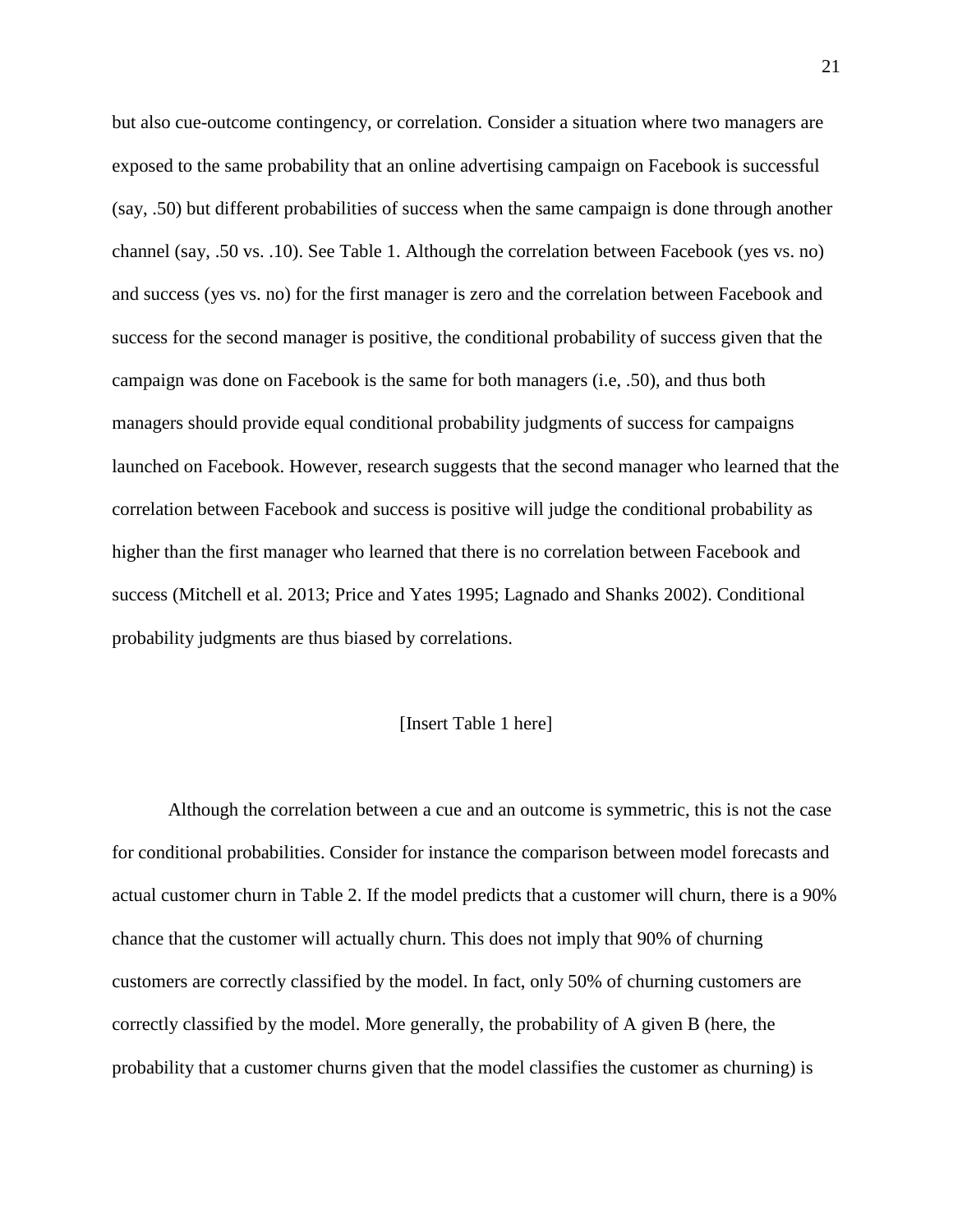different from the probability of B given A (here, the probability that the model classifies a customer as churning given that the customer actually churns). However, people tend to equate a given conditional probability with its inverse (Koehler 1996; Villejoubert and Mandel 2002; Wolfe 1995). In other words, they inappropriately extrapolate the property of symmetry associated with correlations to conditional probabilities.

#### [Insert Table 2 here]

### IV. NONLINEAR FUNCTIONS AND CONFIGURAL EFFECTS ARE NOT INTUITIVE

Functional relationships in marketing are not only noisy, predictors often have nonlinear and configural effects on outcomes (Green 1973; Rust and Bornman 1982). Nonlinearity refers to the relationship between an individual predictor and an outcome. For instance, the relationship between advertising expenditures and sales can be concave such that there are decreasing returns to advertising (Lambin 1969), the relationship between customer satisfaction and willingness to pay can be inverse S-shaped such that willingness to pay increases steeply at low and high levels of satisfaction but is virtually flat at intermediate levels of satisfaction (Homburg, Koschate, and Hoyer 2005), and the relationship between age and coffee consumption can be inversely Ushaped such that coffee consumption peaks at about 50 years of age (Wheatley, Chiu, and Stevens 1980). Nonlinearity can be modeled by applying nonlinear transformations to predictors before they are combined with other predictors (e.g., a logarithmic or quadratic transformation).

Configurality refers to the relationship between two or more predictors and an outcome. The simplest case is when the effect of a predictor on an outcome depends on the level of another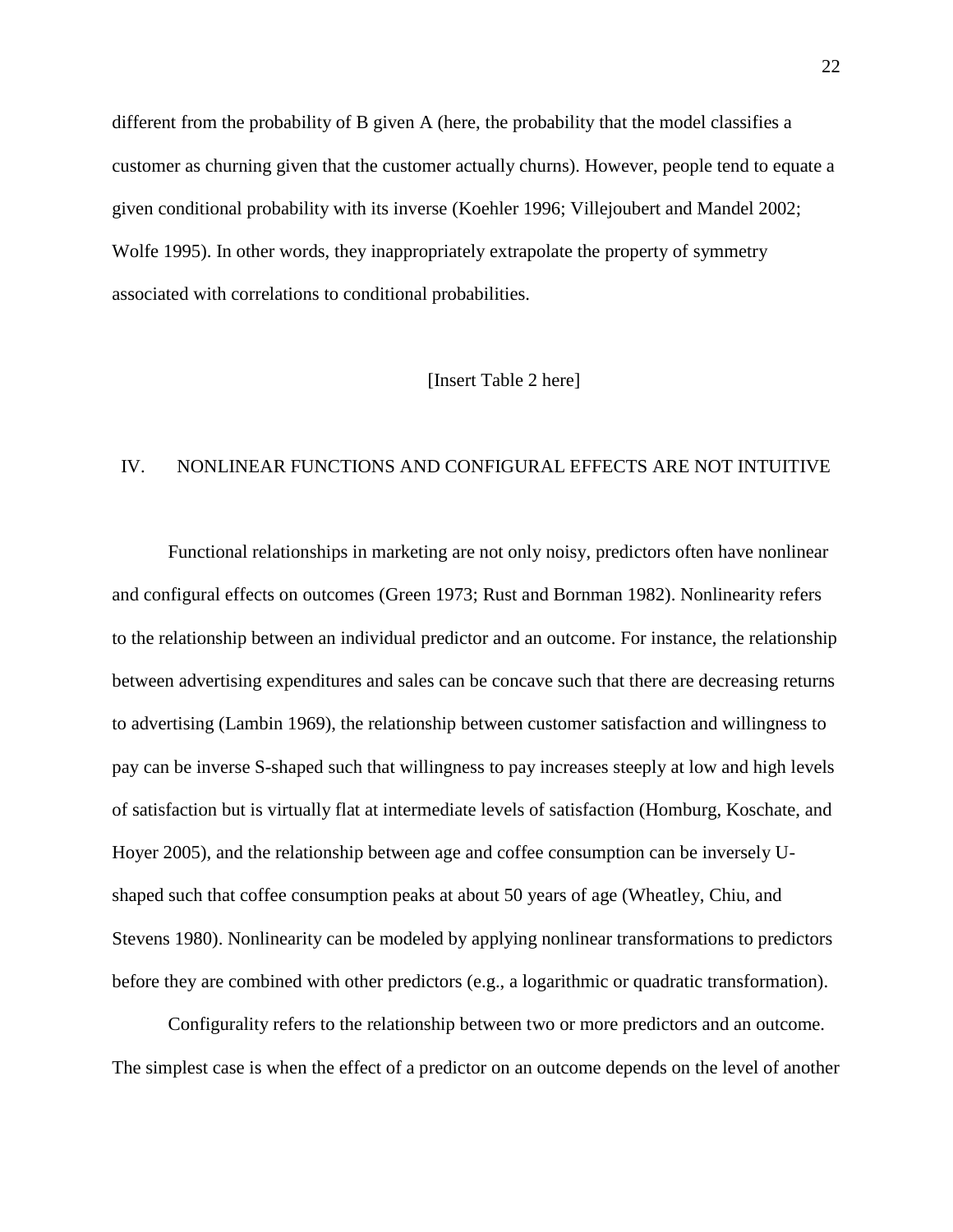predictor. For instance, the negative effect of price on sales may be stronger when advertising expenditures are higher (Eskin and Baron 1977), the relationship between customer satisfaction and repurchase likelihood may depend on gender or age (Mittal and Kamakura 2001), or the effectiveness of celebrity endorsement may depend on customers' involvement with a product (Petty, Cacioppo, and Schumann 1983). Configurality can be modeled by including interaction effects between predictors in the model, but marketing researchers often have wrong intuitions about how to interpret interaction effects in formal regression analyses (Irwin and McClelland 2001; Spiller et al. 2013).

Psychologists have used function-learning paradigms to compare people's ability to learn linear versus nonlinear effects and additive versus configural effects. Participants in such studies are asked to predict an outcome that is related to one or more predictors through a function, most often with a random component. Participants receive feedback about the actual outcome values after each prediction which allows them to learn about the function and make more accurate predictions over time.

Deane, Hammond, and Summers (1972) found that people made more accurate predictions when the functional relationship between the predictor and the outcome was positive linear than when it was quadratic inversely U-shaped. Brehmer (1974) added a negative linear and a quadratic U-shaped condition and found that prediction accuracy was highest when the functional relationship was positive linear, followed by negative linear, quadratic inversely Ushaped, and finally quadratic U-shaped. He also asked people to rate how frequently they encountered these functions and how difficult they found it to come up with real-life examples for them. The positive linear function was rated as most frequent and easiest, followed by the negative linear function, the quadratic inversely U-shaped function, and finally the quadratic U-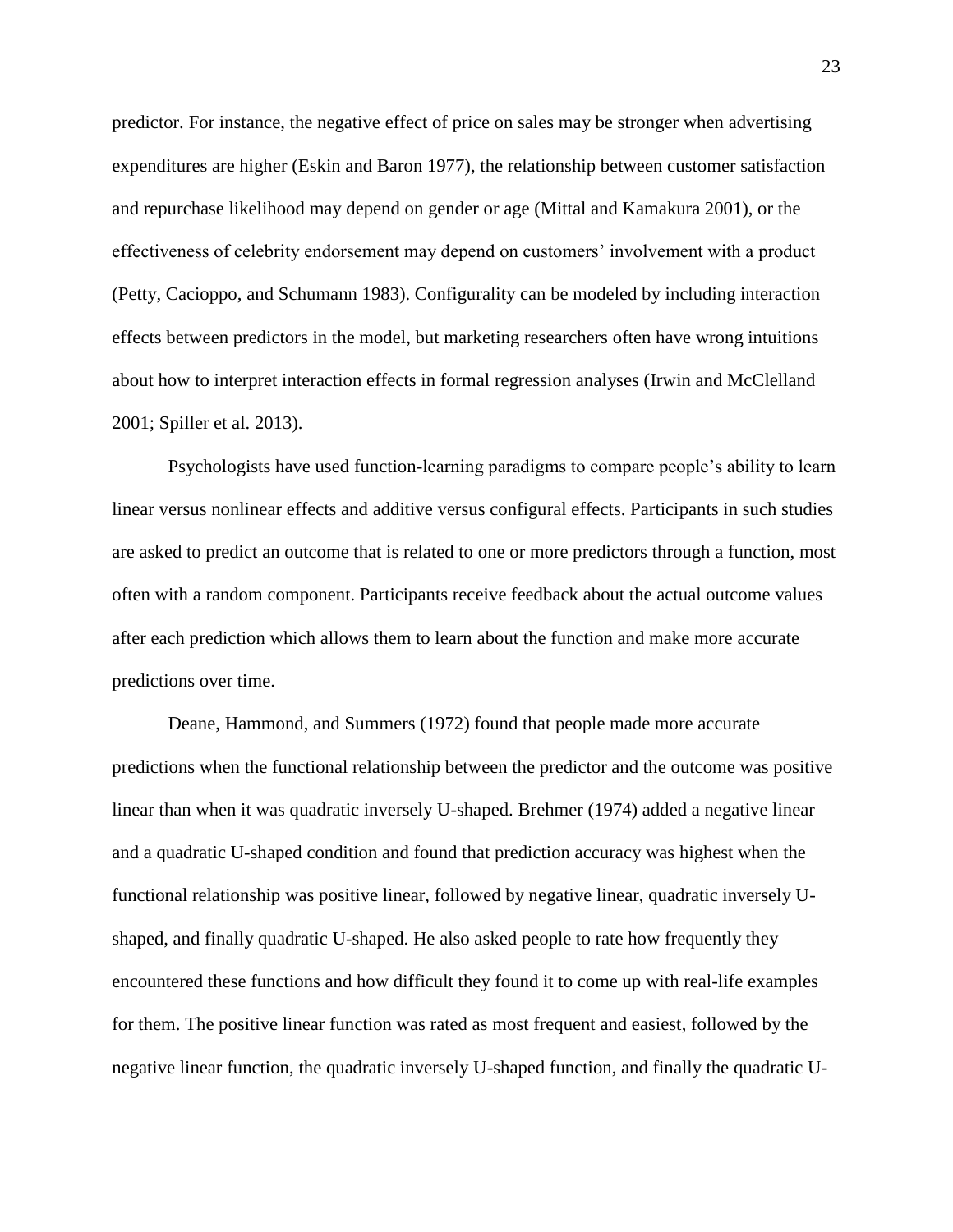shaped function. DeLosh et al. (1997) found higher prediction accuracy for a positive linear function than for a quadratic inversely U-shaped function and that prediction accuracy for a concave exponential function was in between these two. The intuitive primacy of linear functions is supported by many other studies (Brehmer 1971; Brehmer, Kuylenstierna, and Liljergren 1974; Brehmer and Qvarnstrom 1976; Hammond and Summers 1965; Mellers 1980; Rothstein 1986; Sawyer 1991; Sheets and Miller 1974; Steinmann 1976).

People even have difficulty dealing with nonlinear relationships that are deterministic. They tend to linearize deterministic decreasing functions, such as the relationship between miles per gallon and gas savings (Larrick and Soll 2008) or the relationship between Megabits per second and download time (de Langhe and Puntoni 2016). Similarly, they linearize deterministic increasing functions, like the growth of populations over time (Wagenaar and Sagaria 1975) or the growth of savings over time (McKenzie and Liersch 2011).

Studies also show that configural effects are less intuitive than additive effects. Mellers (1980) asked participants to learn a function with additive effects of predictors on an outcome: *y*  $= 2[(x_1-6) + (x_2-6)] + 20 + e$ . Other participants learned a function where predictors had an interaction effect on the outcome:  $y = (x_1 - 6) (x_2 - 6) + 20 + e$ . Learning was much quicker in the condition with additive effects than in the condition with interaction effects. Several other studies using similar paradigms support this result (Brehmer 1969; Brehmer and Qvarnstrom 1976; de Langhe, van Osselaer, and Wierenga 2011; Juslin, Karlsson, and Olsson 2007; Olsson, Enkvist, and Juslin 2006; Pachur and Olsson 2012; Soyer and Hogarth 2015). De Langhe et al. (2011) examined how outcome versus process accountability affects learning of additive versus configural functions. Participants that were held outcome accountable were evaluated solely based on the accuracy of their judgments, regardless of whether they came to their judgment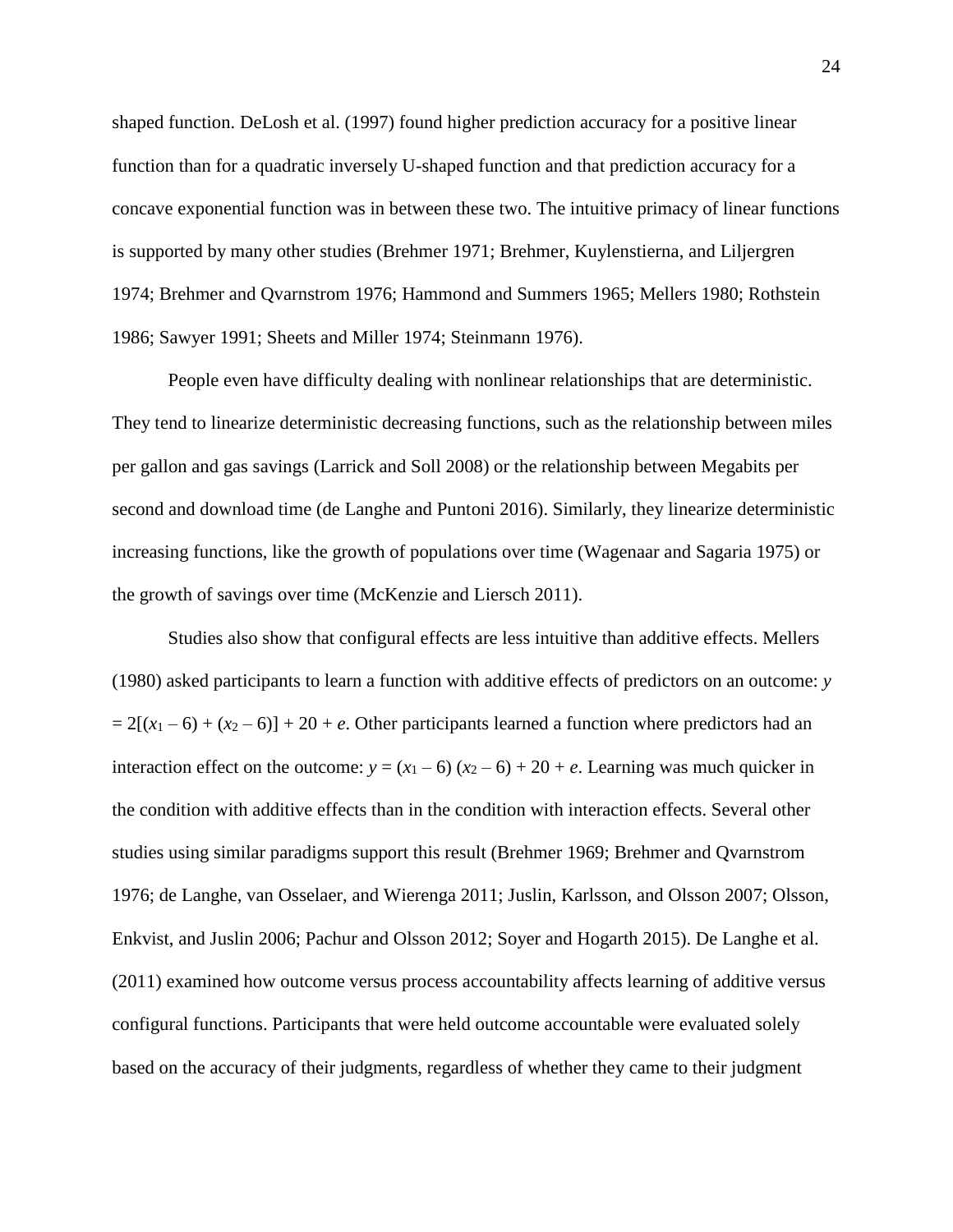based on solid understanding and analysis or not. Participants that were held process accountable were evaluated based on whether they could provide a sound justification for the process that underlay those judgments, regardless of the accuracy of their judgments. Process accountability enhanced learning of additive effects, but not configural effects.

Although people do eventually learn to accurately predict outcomes for most types of nonlinearity and configurality, they do not seem to actually abstract the underlying function (Juslin, Karlsson, and Olsson 2007; Olsson, Enkvist, and Juslin 2006). Instead, people store previously seen pairs of predictor and outcome values in long term memory. These memory traces allow accurate predictions for previously seen predictor values but not for new predictor values. In other words, people fail to extrapolate nonlinear and configural functions to novel predictor values. For linear and additive functions, people do learn the underlying function and this allows accurate predictions even in extrapolation tests.

The errors made by naïve participants in laboratory tasks like the ones reviewed above are also common among professionals (Wagenaar and Sagaria 1975) and performance in function learning tasks predicts learning of complex skills in natural settings (e.g., pilot performance; Matton, Raufaste, and Vautier 2013). Farrell, Luft, and Shield (2007) presented MBA's with data about quarterly spending on employee training and the financial performance for various plants within a firm. Participants were familiar with the notion of decreasing returns but nevertheless tended to linearize the quadratic functional relationship between spending and performance, consistent with the results above. It is likely that managerial intuitions are incorrect in simpler deterministic scenarios as well. Consider for instance the relationship between annual customer retention rates and customer lifetime duration (and thus customer lifetime value). It is compelling to believe that increasing the customer retention rate from 20% to 60% has a larger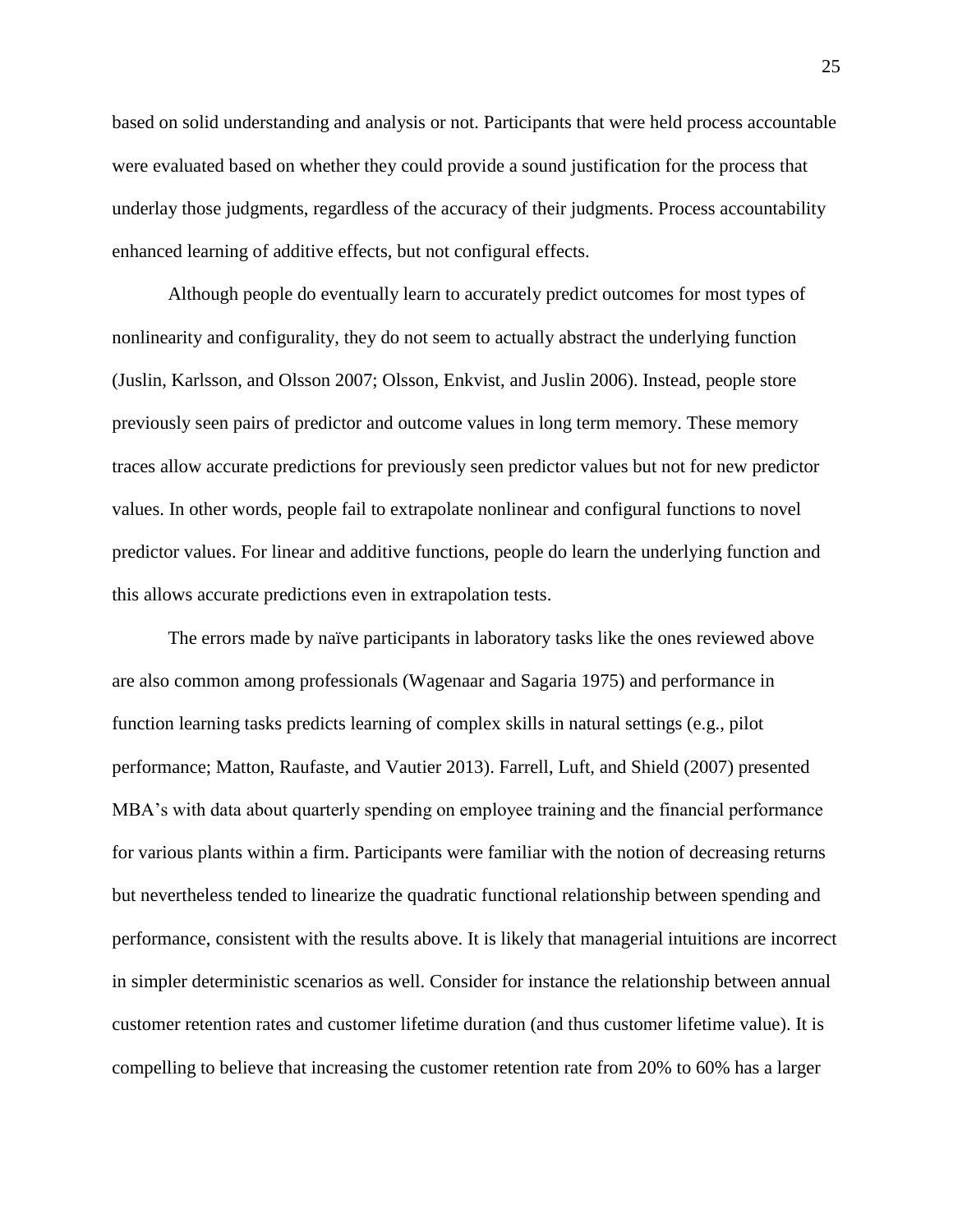effect on relationship duration than increasing the retention rate further from 60% to 80%. In fact, the first increase extends the average duration of customer relationships by 1.25 years, while the second increase extends it by 2.5 years. Many people find this counterintuitive and believe that larger absolute differences (40 vs. 20) or larger proportional differences (3 vs. 1.33) in the predictor variable imply larger differences in the outcome variable (de Langhe and Puntoni 2016).

The intuitive complexity of nonlinearity and configurality supports calls for simpler models in analytics. Brighton and Gigerenzer (2015) argue that simple marketing models often make better predictions than more complex models because simple specifications generalize better to different samples. For instance, Wübben and Wangenheim (2008) showed that a simple recency-of-last purchase analysis often discriminates better between active and inactive customers than more sophisticated stochastic customer base analysis models, such as the Pareto/NBD (Schmittlein, Morrison, and Columbo 1987) and BG/NBD models (Fader, Hardie, and Lee 2005). Simple models do not always perform better and in those cases the analyst needs to make a tradeoff between accuracy and simplicity. Given the difficulty people have to understand nonlinearity and configurality, the analyst should expect a high burden of proof or risk managerial rejection.

#### CONCLUDING REMARKS

Marketing managers are large consumers of data, but remarkably little research has examined their statistical intuitions. This article reviewed a broad set of empirical studies on intuitive statistical reasoning that support four key insights: (1) Variance is not intuitive; (2)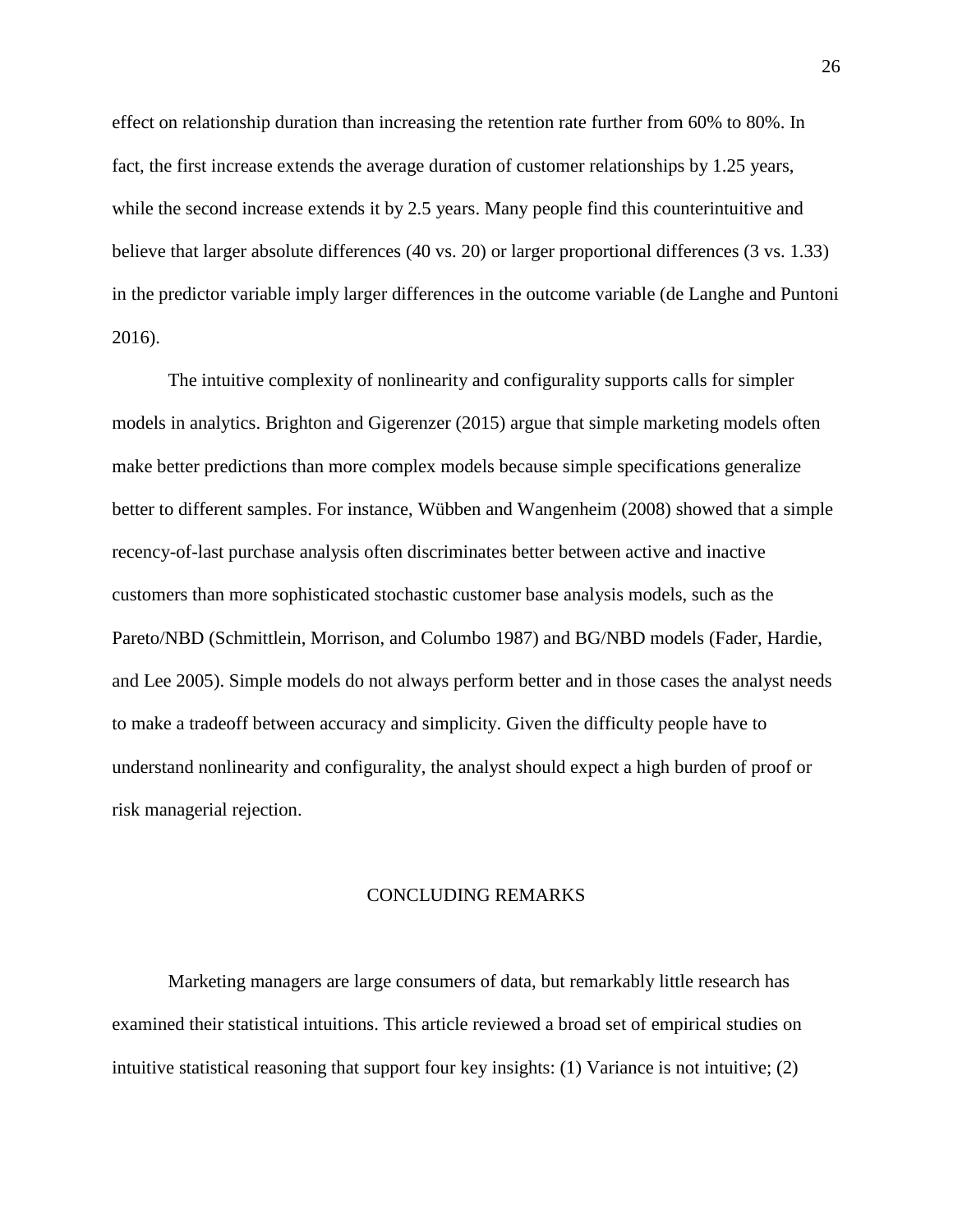Perfect correlation is the intuitive reference point; (3) People conflate correlation with slope; and (4) Nonlinear functions and interaction effects are not intuitive. Although these insights are mostly based on studies using students as participants, they are clearly relevant in a variety of managerial settings, as a few examples illustrate throughout the paper.

This article just scratched the surface. Research on managerial intuitions about statistics is rife with opportunities, and as the use of data in business accelerates, I expect it will become an influential area of academic research. In particular, we need more research along (at least) two lines. First, we need better tools to measure individual differences in the understanding of statistics. While several measures of statistical literacy exist, most scales focus on people's understanding of probability (Lipkus, Samsa, and Rimer 2001; Peters et al. 2006). But statistical literacy involves a much broader range of skills (Rothman et al. 2009). Future research should examine which skills are most important in marketing and develop new tools to measure these skills. Second, research should explore ways to alleviate biases and improve judgment quality. For instance, data visualization is increasingly hailed as a tool to improve data-driven decisionmaking in business. Procter & Gamble's managers now meet in "business spheres" that immerse the team in data visualizations (Davenport 2013). Tableau, a leading data visualization software company, envisions future business meetings where managers work together with their teams, creating visuals on the fly, as they try to understand their data (Clancy 2014). While data visualization clearly conveys some benefits, we need to remain cautious when visuals are used in data analysis and increase our understanding of the psychology used to interpret visuals.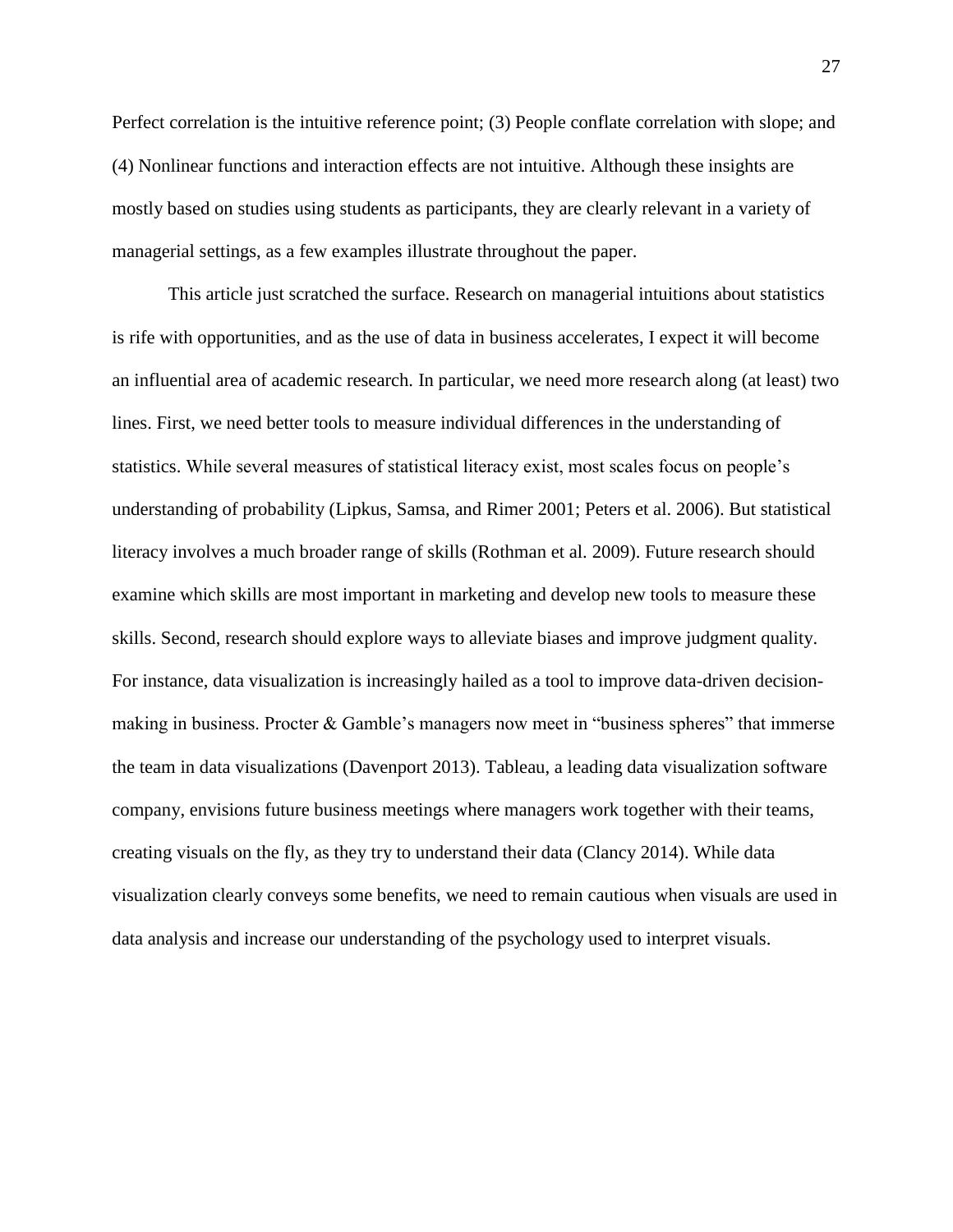#### REFERENCES

- Alba, Joseph W. and Howard Marmorstein (1987), "The Effects of Frequency Knowledge On Consumer Decision Making," *Journal of Consumer Research*, 14, 14-25.
- Arkes, Hal R., Robyn M. Dawes, and Caryn Christensen (1986), "Factors Influencing the Use of a Decision Rule in a Probabilistic Task," *Organizational Behavior and Human Decision Processes,* 37 (1), 93-110.
- Assmus, Gert, John U. Farley, and Donald R. Lehmann (1984), "How Advertising Affects Sales: Meta-Analysis of Econometric Results," *Journal of Marketing Research*, 21 (1), 65-74.
- Bass, Frank M. (1974), "The Theory of Stochastic Preference and Brand Switching," *Journal of Marketing Research*, 11 (1), 1-20.
- Baumgartner, Hans (1995), "On the Utility of Consumers' Theories in Judgments of Covariation," *Journal of Consumer Research*, 21 (4), 634-643.
- Beach, Lee Roy and Thomas S. Scopp (1966), "Inferences about Correlations," *Psychonomic Science*, 6 (6), 253-254.
- Beach, Lee Roy and Thomas S. Scopp (1968), "Intuitive Statistical Inferences about Variances," *Organizational Behavior and Human Performance,* 3, 109-123.
- Beach, Lee Roy and Frances Solak (1969), "Subjective Judgments of Acceptable Error," *Organizational Behavior and Human Performance*, 4, 242-251.
- Beach, Lee Roy and Richard G. Swenson (1966), "Intuitive Estimation of Means," *Psychonomic Science*, 5 (4), 161-162.
- Bijmolt, Tammo H. A., Peter S. H. Leeflang, Frank Block, Maik Eisenbeiss, Bruce G. S. Hardie, Aurelie Lemmens, and Peter Saffert (2010), "Analytics for Customer Engagement," *Journal of Service Research*, 13 (3), 341-356.
- Black, Fischer (1986), "Noise," *The Journal of Finance*, 41 (3), 529-543.
- Blattberg, Robert C. and Stephen J. Hoch (1990), "Database Models and Managerial Intuition: 50% Model + 50% Manager," *Management Science*, 36 (8), 887-899.
- Bobko, Philip and Ronald Karren (1979), "The Perception of Pearson Product Moment Correlations from Bivariate Scatterplots," *Personnel Psychology*, 32, 313-325.
- Boynton, David M. (2000), "The Psychophysics of Informal Covariation Assessment: Perceiving Relatedness Against a Background of Disperion," *Journal of Experimental Psychology: Human Perception and Performance*, 26 (3), 867-876.
- Boynton, David M., Laurence D. Smith, and D. Alan Stubbs (1997), "Sensitivity and Bias in Covariation Detection: A Direct Approach to a Tangled Issue," *Organizational Behavior and Human Decision Processes*, 72 (1), 79-98.
- Brehmer, Berndt (1969), "Cognitive Dependence on Additive and Configural Cue-Criterion Relations," *American Journal of Psychology*, 82 (4), 490-503.
- Brehmer, Berndt (1971), "Subjects' Ability To Use Functional Rules," *Psychonomic Science*, 24 (6), 259-260.
- Brehmer, Berndt (1974), "Hypotheses About Relations Between Scaled Variables in the Learning of Probabilistic Inference Tasks," *Organizational Behavior and Human Performance*, 11 (1), 1-27.
- Brehmer, Berndt, Roger Hagafors, and Roger Johanson (1980), "Cognitive Skills in Judgment: Subjects' Ability to Use Information About Weights, Function Forms, and Organizing Principles," *Organizational Behavior and Human Performance*, 26 (3), 373-385.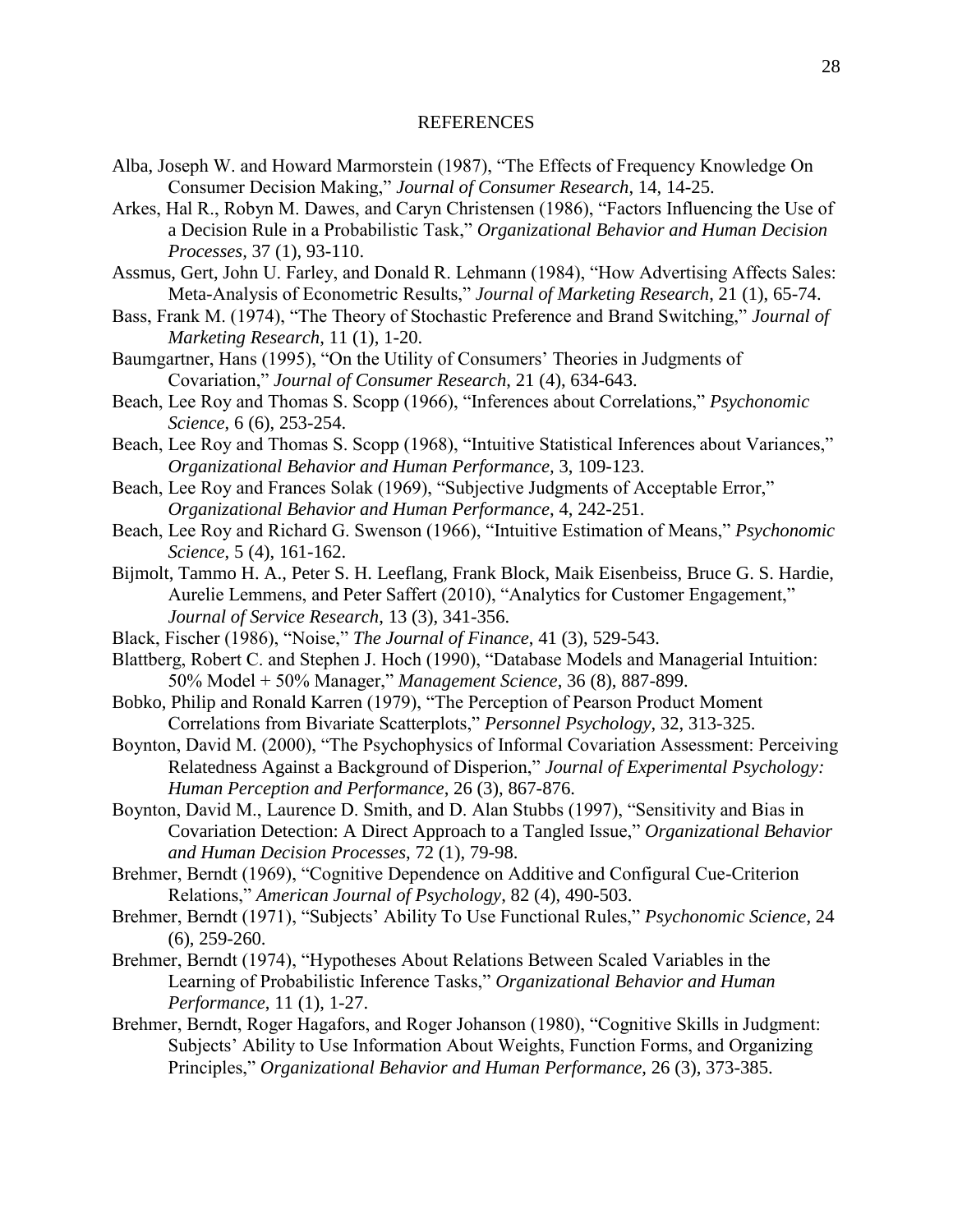- Brehmer, Berndt, Jan Kuylenstierna, and Jan-Erik Liljergren (1974), "Effects of Function Form and Cue Validity on the Subjects' Hypotheses in Probabilistic Inference Tasks," *Organizational Behavior and Human Performance*, 11. 338-354.
- Brehmer, Berndt and Göran Qvarnström (1976), "Information Integration and Subjective Weights in Multiple-Cue Judgments," 17 (1), 118-126.
- Brighton, Henry and Gerd Gigerenzer (2015), " The Bias Bias," *Journal of Business research*, 68 (8), 1772-1784.
- Browne, Richard H. (2001), "Using the Sample Range as a Basis for Calculating Sample Size in Power Calculations," *The American Statistician*, 55 (4), 293-298.
- Brynjolfsson, Erik, Lorin M. Hitt, and Heekyung Hellen Kim (2011), "Strength in Numbers: How Does Data-Driven Decisionmaking Affect Firm Performance?" working paper, Social Science Research Network, (accessed on June 18, 2015), [available at [http://papers.ssrn.com/sol3/Papers.cfm?abstract\\_id=1819486\]](http://papers.ssrn.com/sol3/Papers.cfm?abstract_id=1819486).
- Clancy, Heather (2014), "Why this business intelligence CEO spends oodles on research," (accessed December 16, 2014), [available at http://fortune.com/2014/12/02/tableausoftware-ceo-research/].
- Cleveland, William S., Persi Diaconis, and Robert McGill (1982), "Variables on Scatterplots Look More Highly Correlated When the Scales are Increased," *Science*, 216 (4550), 1138-1141.
- Davenport, Tom (2013), "How P&G Presents Data to Decision-Makers," *Harvard Business Review,* (accessed June 16, 2015), [available at https://hbr.org/2013/04/how-p-and-gpresents-data/].
- Deane, Donald H., Kenneth R. Hammond, and David A. Summers (1972), "Acquisition and Application of Knowledge in Complex Inference Tasks," *Journal of Experimental Psychology*, 92 (1) 20-26.
- Dietvorst, Berkeley J., Joseph P. Simmons, and Cade Massey (2015), "Algorithm Aversion: People Erroneously Avoid Algorithms after Seeing Them Err," *Journal of Experimental Psychology: General*, 144 (1), 114-126.
- de Langhe, Bart, Philip M. Fernbach and Donald R. Lichtenstein (2016), "Navigating by the Stars: Investigating the Actual and Perceived Validity of Online User Ratings," *Journal of Consumer Research*, 42, 817-833.
- de Langhe, Bart and Stefano Puntoni (2016), "Productivity Metrics and Consumers' Misunderstanding of Time Savings," *Journal of Marketing Research*, 53, 396-406.
- de Langhe, Bart, Stijn M. J. van Osselaer, Stefano Puntoni, and Ann L. McGill (2014), "Fooled by Heteroscedastic Randomness: Local Consistency Breeds Extremity in Price-Based Quality Inferences," *Journal of Consumer Research*, 41 (4), 978-994.
- de Langhe, Bart, Stijn M. J. van Osselaer, and Berend Wierenga (2011), "The Effects of Process and Outcome Accountability on Judgment Process and Performance," *Organizational Behavior and Human Decision Processes,* 115 (2), 238-252.
- DeLosh, Edward L., Jerome R. Busemeyer, and Mark A. McDaniel (1997), "Extrapolation: The Sine Qua Non for Abstraction in Function Learning," *Journal of Experimental Psychology: Learning, Memory, and Cognition,* 23 (4), 968-986.
- Dietvorst, Berkeley, Joseph Simmons, and Cade Massey (2015), "Algorithm Aversion: People Erroneously Avoid Algorithms After Seeing Them Err," *Journal of Experimental Psychology*, 144(1), 114-126.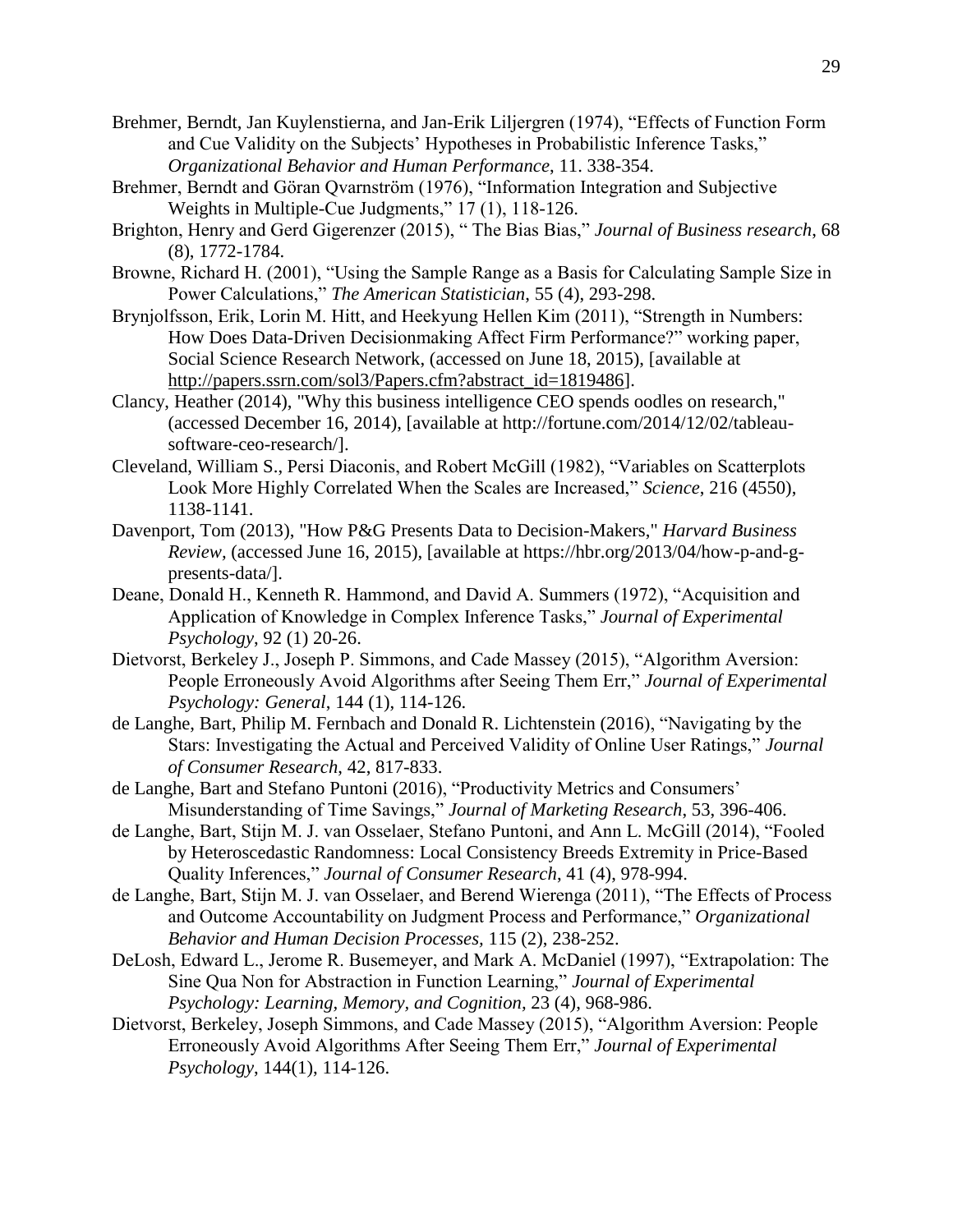- Duffy, Sean, Huttenlocher Janellen, Hedges Larry V., and L. Elizabeth Crawford (2010), "Category Effects on Stimulus Estimation: Shifting and Skewed Frequency Distributions," *Psychonomic Bulletin & Review*, 17 (2), 224-230.
- Einhorn, Hillel J. and Robin M. Hogarth (1982), "Prediction, Diagnosis, and Causal Thinking in Forecasting," *Journal of Forecasting*, 1 (1), 23-36.
- Erlick, Dwight E. (1966), "Human Estimates of Statistical Relatedness," *Psychonomic Science*, 5 (10), 365-366.
- Erlick, Dwight E. and Robert G. Mills (1967), "Perceptual Quantification of Conditional Dependency," *Journal of Experimental Psychology*, 73 (1), 9-14.
- Eskin, Gerald J. and Penny H. Baron (1977), "Effects of Price and Advertising in Test-Market Experiments," *Journal of Marketing Research*, 14 (4), 499-508.
- Fader, Peter S., Bruce G. S. Hardie, and Ka Lok Lee (2005), "Counting Your Customers the Easy Way: An Alternative to the Pareto/NBD Model," *Marketing Science*, 24 (2), 275- 285.
- Farrell, Anne M., Joan Luft, and Michael D. Shields (2007), "Accuracy in Judging the Nonlinear Effects of Cost and Profit Drivers," *Contemporary Accounting Research*, 24 (4), 1139- 1169.
- Fitzsimons, Gavan J. (2008), "Death to dichotomizing," *Journal of Consumer Research*, 35(1), 5-8.
- Franses, Philip Hans, Rianne Legerstee, Richard Paap (2011), "Estimating Loss Functions of Experts," Tinbergen Institute Discussion Paper, TI2011-177/4.
- Germann Frank, Gary L. Lilien, and Arvind Rangaswamy (2013), "Performance Implications of Deploying Marketing Analytics," *International Journal of Research in Marketing*, 30 (2), 114-128.
- Gigerenzer, Gerda and Wolfgang Gaissmaier (2011), "Heuristic Decision Making," *Annual Review of Psychology*, 62, 451-482.
- Goldstein, Daniel G. and Nassim Nicholas Taleb (2007), "We Don't Quite Know What We are Talking About When We Talk About Volatility," *Journal of Portfolio Management*, 33 (4), 84-86.
- Goldstein, William M. and Jane Beattie (1991), "Judgments of Relative Importance in Decision Making: The Importance of Interpretation and the Interpretation of Importance," in *Frontiers of Mathematical Psychology: Essays in Honor of Clyde Coombs*, eds. Donald R. Brown and J. E. Keith Smith, Springer-Verlag.
- Goodwin, Paul (1996), "Statistical Correction of Judgmental Point Forecasting and Decisions," *Omega*, 24 (5), 551-560.
- Gorard, Stephen (2005), "Revisiting a 90-Year-Old Debate: The advantages of the Mean Deviation," *British Journal of Educational Studies*, 53 (4), 417-430.
- Green, Paul E. (1973), "On the Analysis of Interactions in Marketing Research Data," *Journal of Marketing Research*, 10 (4), 410-420.
- Grewal, Dhruv and Howard Marmorstein (1994), "Market Price Variation, Perceived Price Variation, and Consumers' price Search Decisions for Durable Goods," *Journal of Consumer Research*, 21 (3), 453-460.
- Gupta, Sunil, Dominique Hanssens, Bruce Hardie, William Kahn, V. Kumar, Nathaniel Lin, Nalini Ravishanker, and S. Sriram (2006), "Modeling Customer Lifetime Value," *Journal of Service Research*, 9 (2), 139-155.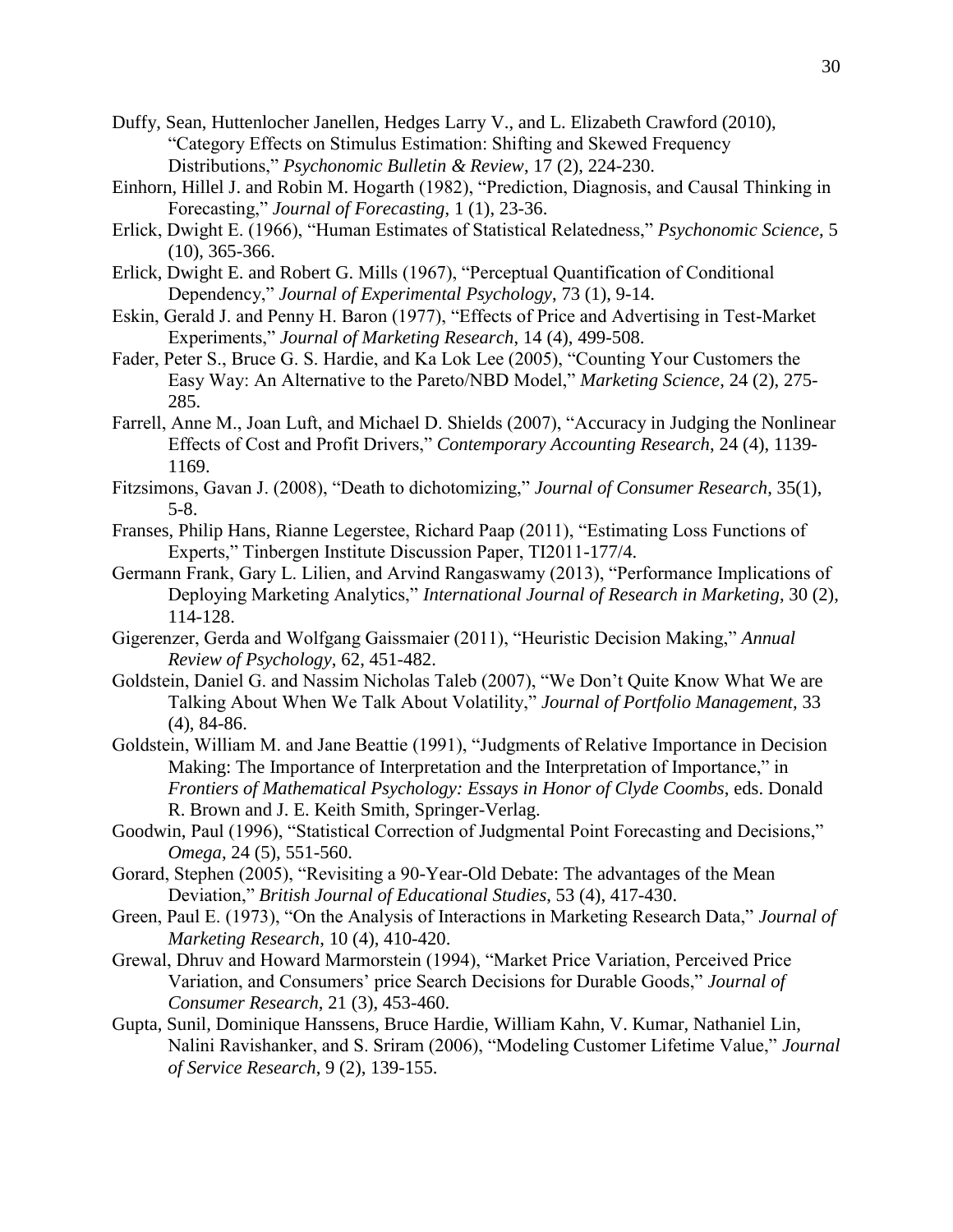- Hasher, Lynn and Rose T. Zacks (1984), "Automatic Processing of Fundamental Information," *American Psychologist*, 39 (12), 1372-1388.
- Hammond, Kenneth R. and David Summers (1965), "Cognitive Dependence on Linear and Nonlinear Cues," *Psychological Review,* 72 (5), 215-224.
- Hofstätter, Peter R. (1939), "Über die Schätzung von Grupeneigenschaften," *Zeitschrift für Psychologie*, 145, 1-44.
- Hogarth, Robin M. and Emre Soyer (2011), "Sequentially Simulated Outcomes: Kind Experience Versus Nontransparent Description," *Journal of Experimental Psychology: General*, 140 (3), 434-463.
- Homburg, Christian, Nicole Koschate, and Wayne D. Hoyer (2005), "Do Satisfied Customers Really Pay More? A Study of the Relationship Between Customer Satisfaction and Willingness to Pay," *Journal of Marketing*, 69 (2), 84-96.
- Irwin, Julie R. and Gary H. McClelland (2001), "Misleading Heuristics and Moderated Multiple Regression Models," *Journal of Marketing Research*, 38 (1), 100-109.
- Irwin, Julie R. and Gary H. McClelland (2003), "Negative consequences of dichotomizing continuous predictor variables," *Journal of Marketing Research*, 40 (3), 366-371.
- Jennings, Dennis L., Teresa M. Amabile, and Lee Ross (1982), "Informal Covariation Assessment: Data-based versus Theory-based judgments," in *Judgment under Uncertainty: Heuristics and Biases,* eds. Daniel Kahneman, Paul Slovic, and Amos Tversky, Cambridge University Press, 211-230.
- Judd, Charles M., Gary H. McClelland, and Carey S. Ryan (2011), *Data Analysis: A Model Comparison Approach*, Routledge.
- Juslin, Peter, Linnea Karlsson, and Henrik Olsson (2007), "Information Integration in Multiple Cue Judgment: A Division of Labor Hypothesis," *Cognition,* 106, 259-298.
- Kahneman, Daniel (2003), "A Perspective on Judgment and Choice," *American Psychologist*, 58 (9), 697-720.
- Kassarjian (1971), "Personality and Consumer Behavior: A Review," *Journal of Marketing Research*, 8 (4), 409-418.
- Koehler, Jonathan J. (1996), "The Base Rate Fallacy Reconsidered: Descriptive, Normative, and Methodological Challenges," *Behavioral and Brain Science*, 19, 1-53.
- Laestadius, John E., Jr. (1970), "Tolerance for Errors in Intuitive Mean Estimations," *Organizational Behavior and Human Performance*, 5, 121-124.
- Lagnado, David A. and David R. Shanks (2002), "Probability Judgment in Hierarchical Learning: A Conflict between Predictiveness and Coherence," *Cognition*, 83 (1), 81-112.
- Lambin, Jean-Jacques (1969), "Measuring the Profitability of Advertising: An Empirical Study," *The Journal of Industrial Economics*, 17 (2), 86-103.
- Lane, David M., Craig A. Anderson, and Kathryn L. Kellam (1985), "Judging the Relatedness of Variables: The Psychophysics of Covariation Perception," *Journal of Experimental Psychology: Human Perception and Performance*, 11 (5), 640-649.
- Larrick Richard P. and Jack B. Soll (2008), "The MPG Illusion," *Science*, 320 (5883), 1593- 1594.
- Lathrop, Richard G. (1967), "Perceived Variability," *Journal of Experimental Psychology*, 73 (4), 498-502.
- Lawrence, Michael and Marcus O'Connor (2005), "Judgmental Forecasting in the Presence of Loss Functions," *International Journal of Forecasting*, 21 (1), 3-14.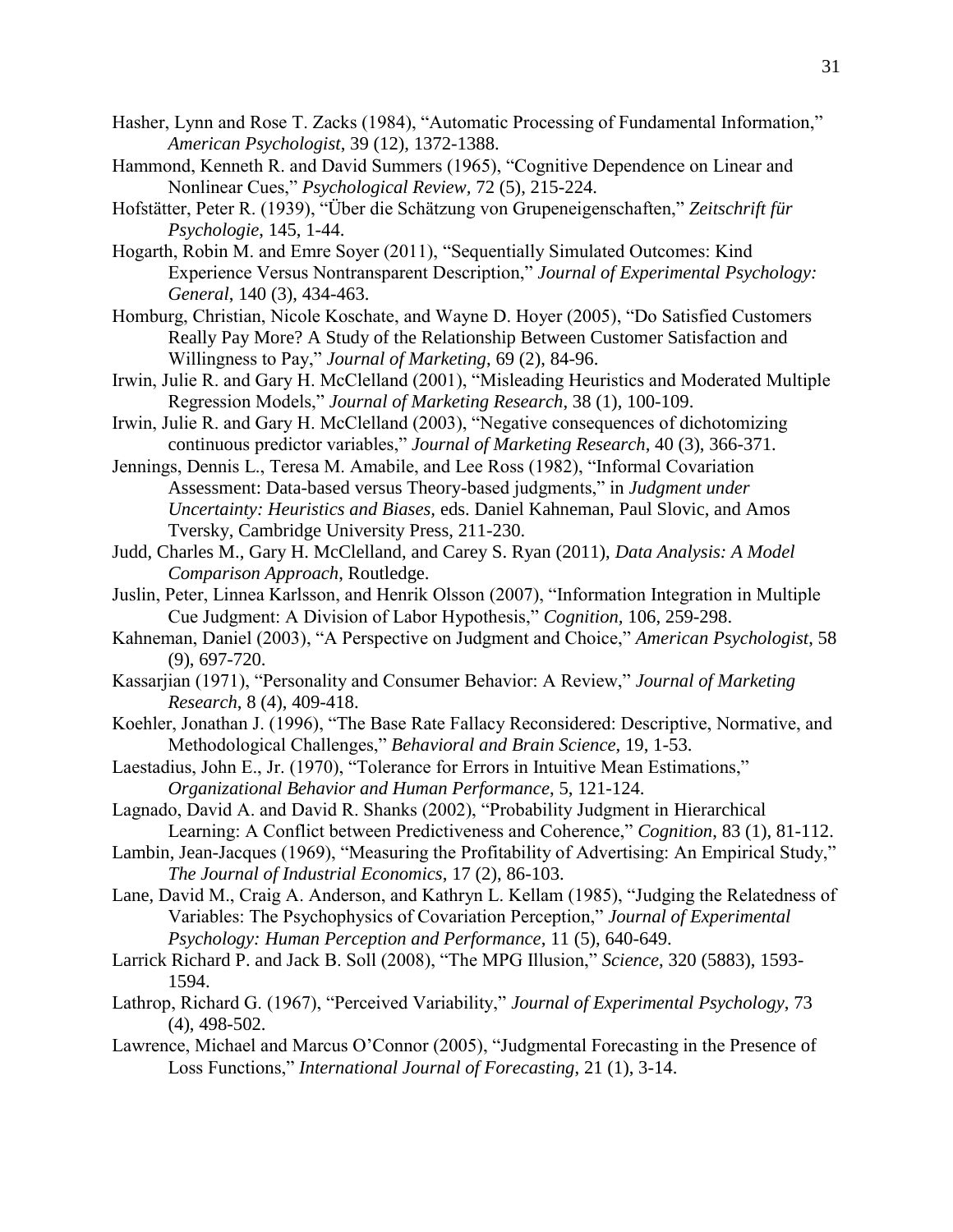- Lawrence, Michael, Marcus O'Connor, and Bob Edmundson (2000), "A Field Study of Sales Forecasting Accuracy and Processes," *European Journal of Operational Research*, 122 (1), 151-160.
- Levin, Irwin P. (1974), "Averaging Processes and Intuitive Statistical Judgments," *Organizational Behavior and Human Performance*, 12 (1), 83-91.
- Levy, Haim and Harry M. Markowitz (1979), "Approximating Expected Utility by a Function of Mean and Variance," *American Economic Review*, 69 (3), 308-317.
- Lipkus, Isaac M., Greg Samsa, and Barbara K. Rimer (2001), "General Performance on a Numeracy Scale among Highly Educated Samples," *Medical Decision Making*, 21, 37- 44.
- Luo, Xueming, Michael Wiles, and Sascha Raithel (2013), "Make the Most of a Polarizing Brand," *Harvard Business Review*, November, 29-31.
- MacCallum, Robert C., Shaobo Zhang, Kristopher J. Preacher, and Dereck D. Rucker (2002), "On the Practice of Dichotomization of Quantitative Variables," *Psychological Methods*, 7 (1), 19-40.
- Mahajan, Vijay, Eitan Muller, and Frank M. Bass (1990), "New Product Diffusion Models in Marketing: A Review and Directions for Research," *Journal of Marketing*, 54 (1), 1-26.
- Malmi, Robert A. and David J. Samson (1983), "Intuitive Averaging of Categorized numerical Stimuli," *Journal of Verbal Learning and Verbal behavior*, 22 (5), 547-559.
- Markon, Kristian E., Michael Chmielewski, and Christopher J. Miller (2011), "The reliability and validity of discrete and continuous measures of psychopathology: a quantitative review," *Psychological bulletin*, 137(5), 856-879.
- Markowitz, Harry (1952), "Portfolio Selection," *Journal of Finance*, 7 (1), 77-91.
- Matton, Nadine, Eric Raufaste, and Stephane Vaurier (2013), "External Validity of Individual Diffrences in Multiple Cue probability Learning: The Case of Pilot Training," *Judgment and Decision Making*, 8 (5), 589-602.
- McKenzie, Craig R. M. and Michael J. Liersch (2011), "Misunderstanding Savings Growth: Implications for Retirement Savings Behavior," *Journal of Marketing Research*, 48, S1- S13.
- Mellers, Barbara A. (1980), "Configurality in Multiple-Cue Probability Learning," *American Journal of Psychology*, 93 (3), 429-443.
- Meyer, Joachim, Meirav Taieb, and Ittai Flascher (1997), "Correlation Estimates as Perceptual Judgments," *Journal of Experimental Psychology,* 3 (1), 3-20.
- Mitchell, Chris J., Oren Griffiths, Pranjal More, and Peter F. Lovibond (2013), "Contingency Bias in Probability Judgment May Arise from Ambiguity Regarding Additional Causes," *Quarterly Journal of Experimental Psychology*, 66 (9), 1675-1686.
- Mittal, Vikas and Wagner A. Kamakura (2001), "Satisfaction, Repurchase Intent, and Repurchase Behavior: Investigating the Moderating Effect of Customer Characteristics," *Journal of Marketing Research*, 38 (1), 131-142.
- Obrecht, Natalie A., Gretchen Chapman, and Rochel Gelman (2007), "Intuitive *T* Tests: Lay Use of Statistical Information," *Psychonomic Bulletin & Review*, 14 (6), 1147-1152.
- Olsson, Anna-Carin, Tommy Enkvist, and Peter Juslin (2006), "Go With the Flow: How to Master a Nonlinear Multiple-Cue Judgment Task," *Journal of Experimental Psychology: Learning, memory, and Cognition*, 32 (6), 1371-1384.
- Pachur, Thorsten and Henrik Olsson (2012), "Type of Learning Impacts Performance and Strategy Selection in Decision Making," *Cognitive Psychology*, 65 (2), 207-240.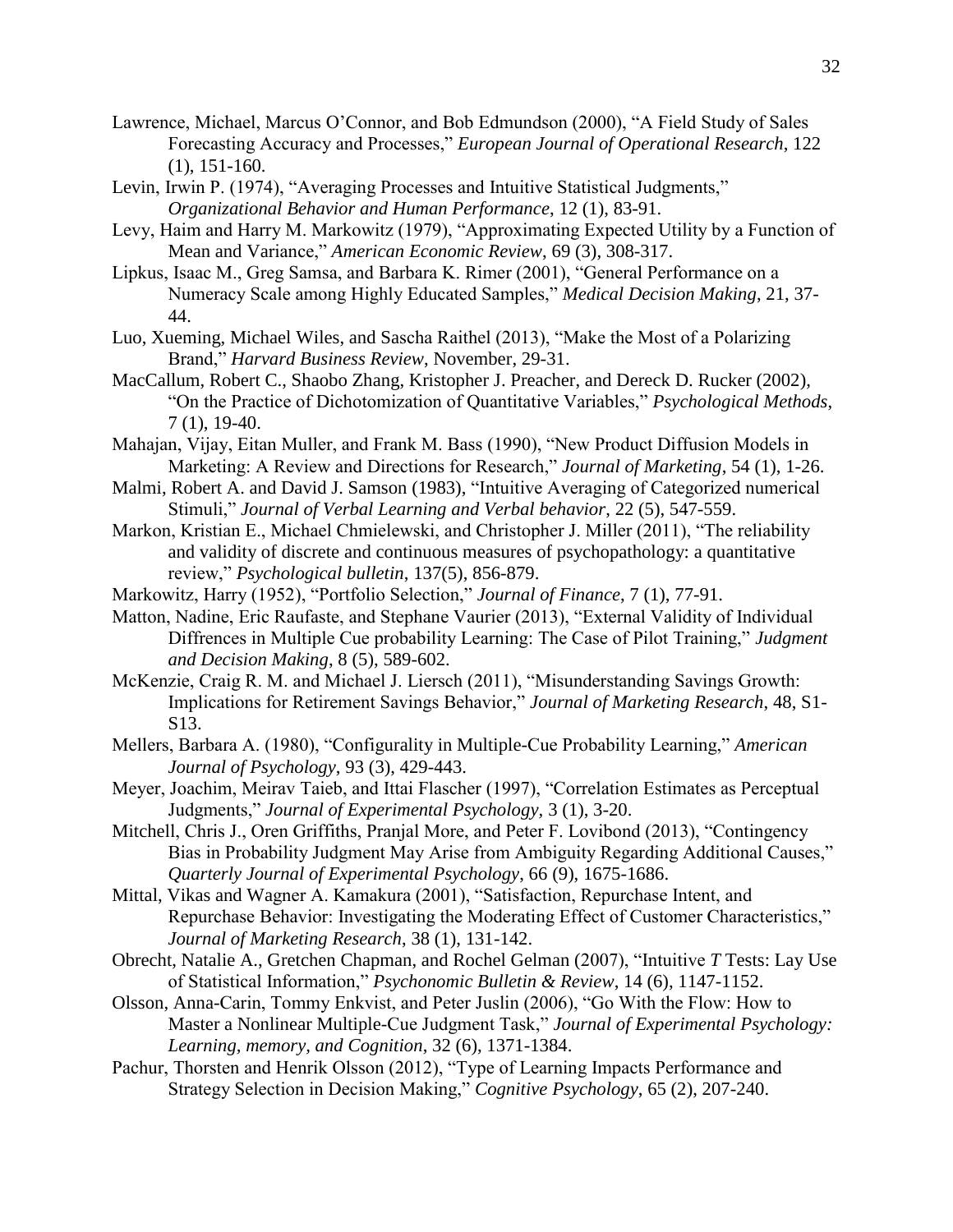- Peters, Ellen, Daniel Vastfjall, Paul Slovic, C. K. Mertz, Ketti Mazzocco, and Stephen Dickert (2006), "Numeracy and Decision Making," *Psychological Science*, 17 (5), 407-413.
- Peterson, Cameron R. and Lee Roy Beach (1967), "Man as an Intuitive Statistician," *Psychological Bulletin*, 68 (1), 29-46.
- Peterson, Cameron R. and Alan Miller (1964), "Mode, Median, and Mean as Optimal Strategies," *Journal of Experimental Psychology*, 68 (4), 363-367.
- Petty, Richard E., John T. Cacioppo, and David Schumann (1983), "Central and Peripheral Routes to Advertising Effectiveness: The Moderating role of Involvement," *Journal of Consumer Research*, 10 (2), 135-146.
- Pollack, Irwin (1960), "Identification of Visual Correlational Scatterplots," *Journal of Experimental Psychology*, 59 (6), 351-360.
- Price, Paul C. and Frank Yates (1995), "Associative and Rule-Based Accounts of Cue Interaction in Contingency Judgment," *Journal of Experimental Psychology: Learning, memory, and Cognition*, 21 (6), 1639-1655.
- Reinholtz, Nicholas (2015), "Persistence in Consumer Search," Columbia University, unpublished dissertation.
- Reinholtz, Nicholas, Philip M. Fernbach, and Bart de Langhe (2015), "Do People Understand the Benefit of Diversification?" working paper.
- Rothman, Russell L., Victor M. Montori, Andrea Cherrington, and Michael P. Pignone (2008), "Perspective: The Role of Numeracy in Health Care," *Journal of Health Communication*, 13 (6), 583-595.
- Rothstein, Howard G. (1986), "The Effects of Time Pressure on Judgment in Multiple Cue Probability Learning," *Organizational Behavior and Human Decision Processes*, 37 (1), 83-92.
- Rust, Roland T. and Elizabeth O. Bornman (1982), "Distribution-Free Methods of Approximating Nonlinear Marketing Relationships," *Journal of Marketing Research*, 19 (3), 372-374.
- Ryals, Lynette (2003), "Making Customers Pay: Measuring and Managing Customer Risk and Returns," *Journal of Strategic Marketing*, 11, 165-175.
- Sawyer, John E. (1991), "Hypothesis Sampling, Construction, or Adjustment: How Are Inferences About Nonlinear Monotonic Contingencies Developed?," *Organizational Behavior and Human Decision Processes*, 49 (1), 124-150.
- Schmittlein, David C., Donald G. Morrison, and Richard Columbo (1987), "Counting Your Customers: Who Are They and What Will They Do Next?" *Management Science*, 33 (1), 1-24.
- Sharpe, William F. (1964), "Capital Asset Prices: A Theory of Market Equilibrium under Conditions of Risk," *Journal of Finance*, 19 (3), 425-442.
- Sheets, Charles A. Jr. and Monroe J. Miller (1974), "The Effect of Cue-Criterion Function Form on Multi[ple-Cue Probability Learning," *American Journal of Psychology*, 87 (4), 629- 641.
- Slovic, Paul (1969), "Analyzing the Expert Judge: A Descriptive Study of Stockbroker's Decision Processes," *Journal of Applied Psychology*, 53 (3), 255-263.
- Slovic, Paul, Melissa L. Finucane, Ellen Peters, and Donald G. MacGregor (2004), "Risk as Analysis and Risk as Feelings: Some Thoughts about Affect, Reason, Risk, and Rationality," *Risk Analysis*, 24 (2), 311-322.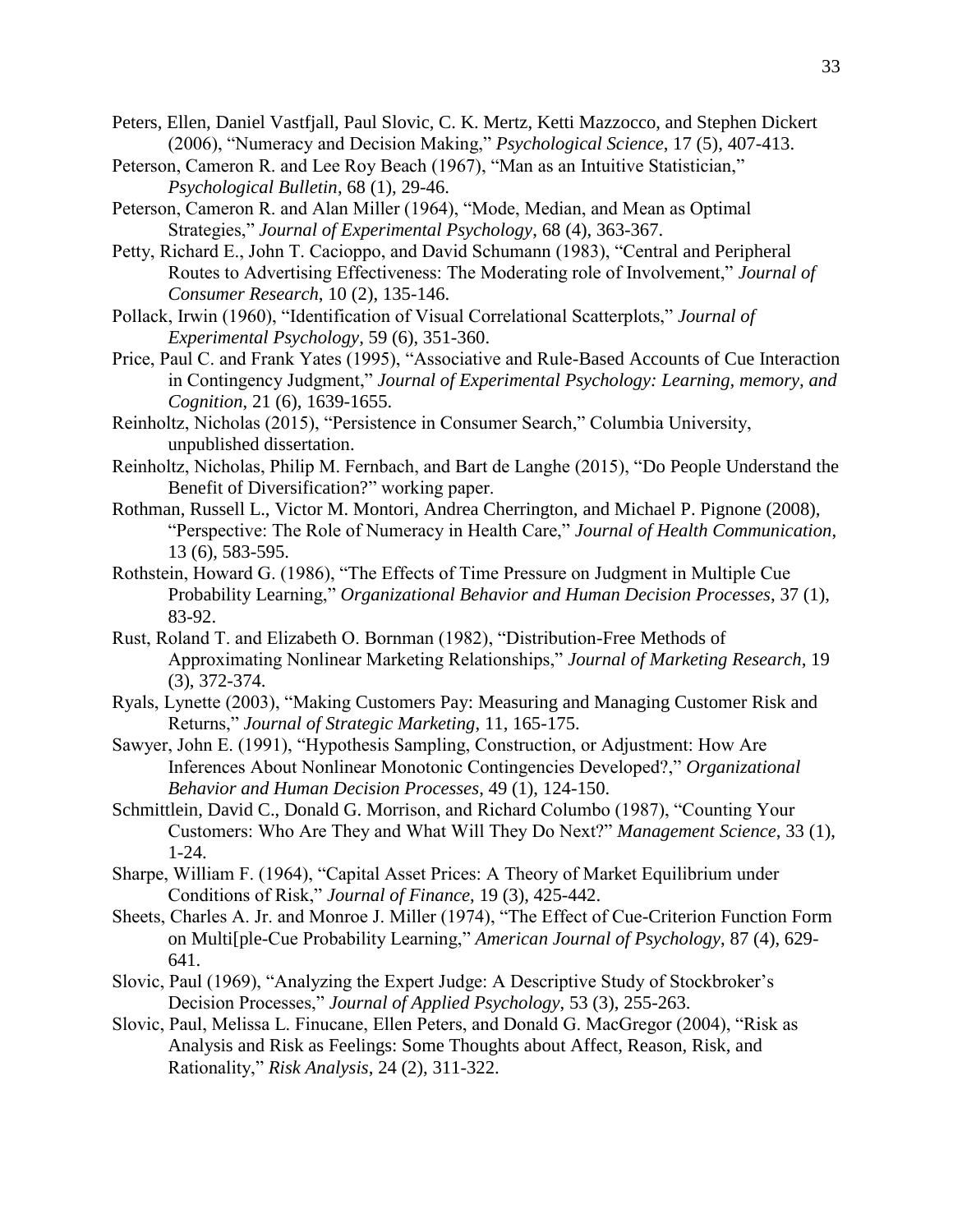- Smith, Andrew R. and Paul C. Price (2010), "Sample Size Bias in the Estimation of Means," *Psychonomic Bulletin & Review*, 17 (4), 499-503.
- Soyer, Emre and Robin M. Hogarth (2012), "The Illusion of Predictability: How Regression Statistics Mislead Experts," *International Journal of Forecasting*, 28 (3), 695-711.
- Soyer, Emre and Robin M. Hogarth (2015), "Learning From Experience in Nonlinear Environments: Evidence From a Competition Scenario," *Cognitive Psychology*, 81, 48- 73.
- Spencer, J. (1961), "Estimating Averages," *Ergonomics*, 4, 317-328.
- Spiller, Stephen A., Gavan J. Fitzsimons, John G. Lynch Jr., and Gary H. McClelland (2013), "Spotlights, Floodlights, and the Magic Number Zero: Simple Effects Tests in Moderated Regression," *Journal of Marketing Research*, 50 (2), 277-288.
- Steinmann, Derick O. (1976), "The Effects of Cognitive Feedback and Task Complexity in Multiple-Cue Probability Learning," *Organizational Behavior and Human Performance*, 15, 168-179.
- Stigler, George J. (1961), "The Economics of Information," *Journal of Political Economy*, 69 (3), 213-225.
- Summers, David A., J. Dale Taliaferro, and Donna J. Fletcher (1970), "Subjective versus Objective Description of Judgment Policy," *Psychonomic Science*, 18 (4), 249-250.
- Tarasi, Crina O., Ruth N. Bolton, Michael D. Hutt, and Beth A. Walker (2011), "Balancing Risk and Return in a Customer Portfolio," *Journal of Markting*, 75 (3), 1-17.
- Taylor, L. R. (1961), "Aggregation, Variance and the Mean," *Nature*, 189, 732-735.
- Villejoubert, Gaelle and David R. Mandel (2002), "The Inverse Fallacy: An Account of Deviations from Bayes's Theorem and the Additivity Principle, *Memory & Cognition,* 30 (2), 171-178.
- Wagenaar, Willem A. and Sabato D. Sagaria (1975), "Misperception of Exponential Growth," *Perception & Psychophysics*, 18 (6), 416-422.
- Wagenmakers, Eric-Jan and Scott Brown (2007), "On the Linear Relation Between the Mean and the Standard Deviation of a Response Time Distribution," *Psychological Review*, 114 (3), 830-841.
- Weber, Elke U., Sharoni Shafir, and Anne-Renee Blais (2004), "Predicting Risk Sensitivity in Humans and Lower Animals: Risk as Variance or Coefficient of Variation," *Psychological Review*, 111 (2), 430-445.
- Wheatley, John J., John S. Y. Chiu, and Andrew C. Stevens (1980), "Demographics to Predict Consumption," *Journal of Advertising Research,* 20 (6), 31-38.
- Winkler, Robert L. (1970), "Intuitive Bayesian Point Estimation," *Organizational Behavior and Human Performance*, 5 (5), 417-429.
- Wolfe, Christopher R. (1995), "Information Seeking on Bayesian Conditional Probability Problems: A Fuzzy-trace Theory Account," *Journal of Behavioral Decision Making*, 8 (2), 85-108.
- Wolfe, Mary L. (1975), "Distribution Characteristics as Predictors of Error in Intuitive Estimation of Means," *Psychological Reports*, 36, 367-370.
- Wübben, Markus and Florian von Wangenheim (2008), "Instant Customer Base Analysis: Managerial Heuristics Often "Get It Right"," *Journal of Marketing*, 72 (3), 82-93.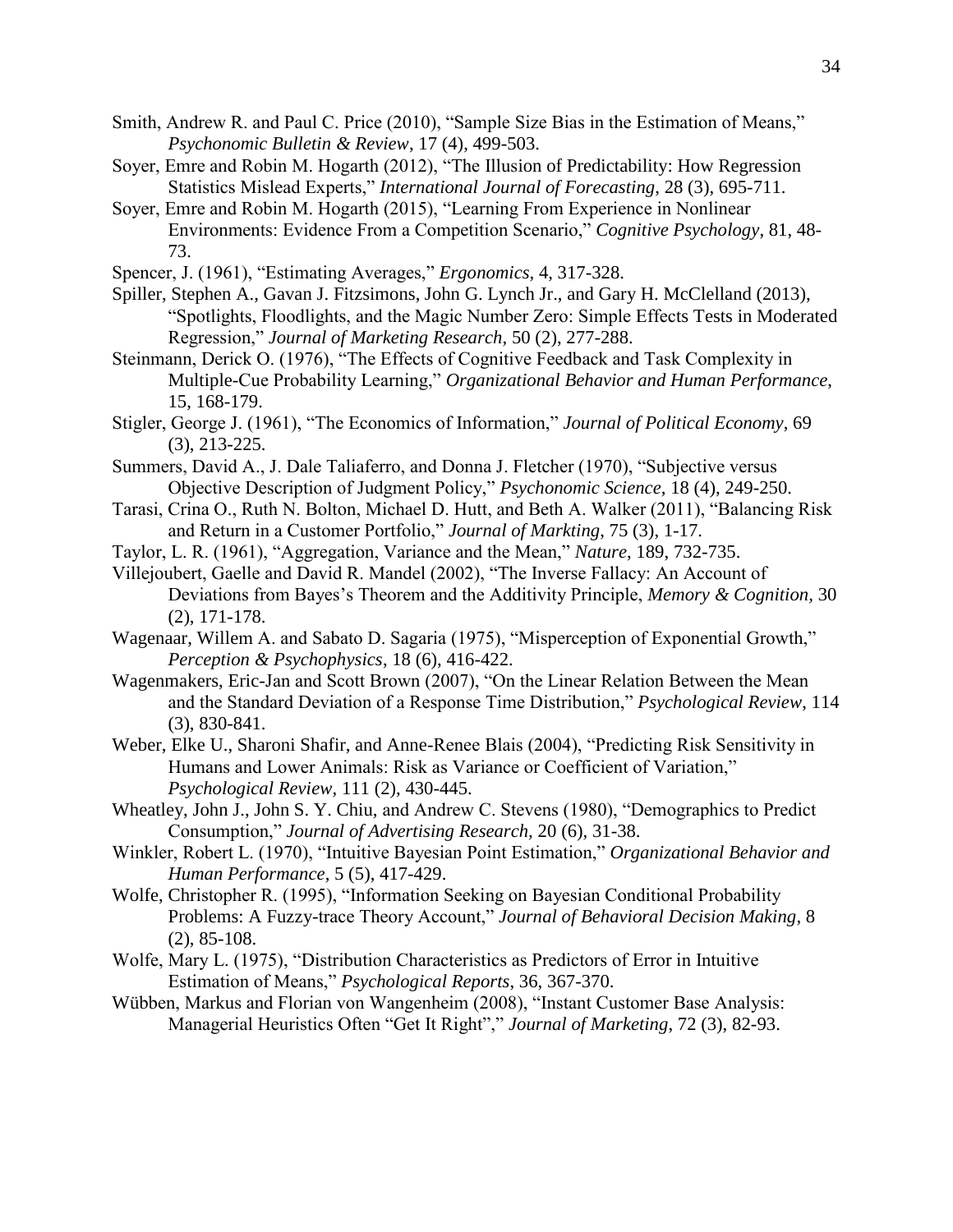# **FIGURE 1.** The conditional expectation of quality given price is the same in panels A and B, but the correlation is higher in panel B.





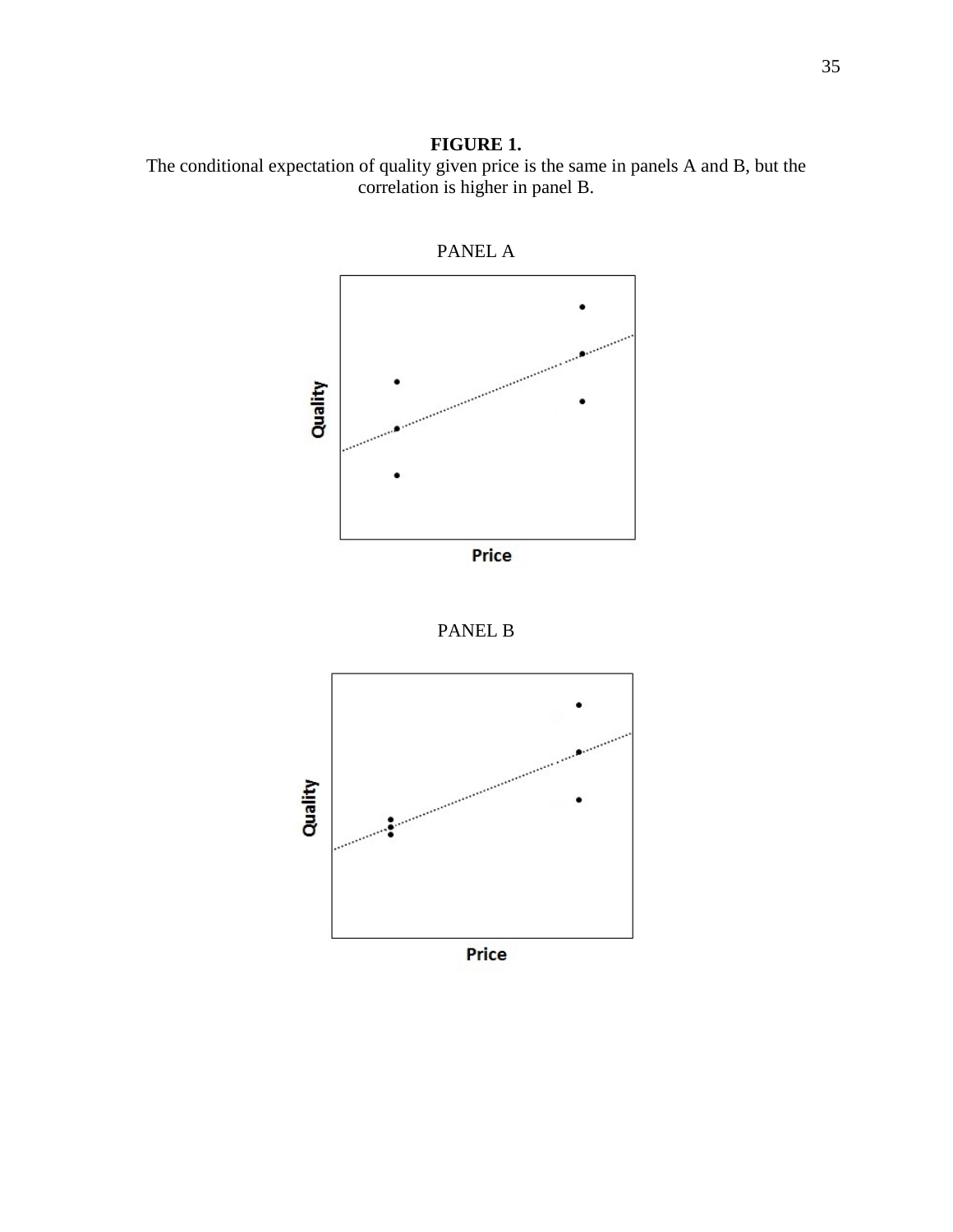# **TABLE 1.**

The conditional probability of success given Facebook is the same in panels A and B, but the correlation is higher in panel B.

## PANEL A

|                |              | <b>Success</b> |  |
|----------------|--------------|----------------|--|
|                |              | Yes            |  |
| <b>Channel</b> | Facebook     |                |  |
|                | <b>Other</b> |                |  |

# PANEL B

|                |              | <b>Success</b> |    |
|----------------|--------------|----------------|----|
|                |              | Yes            | NO |
| <b>Channel</b> | Facebook     | J١             |    |
|                | <b>Other</b> |                |    |